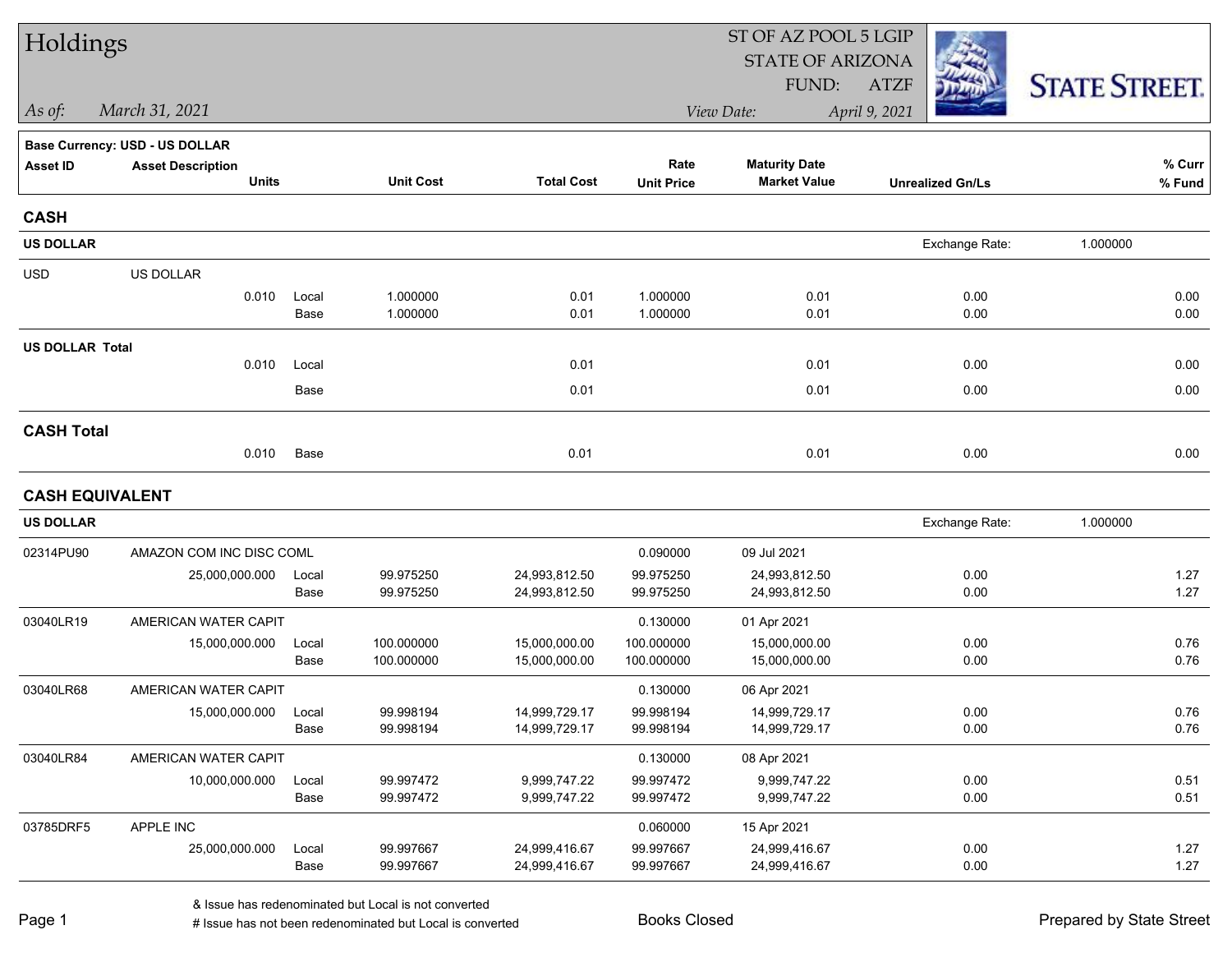| Holdings        |                                          |       |                  |                   | ST OF AZ POOL 5 LGIP      |                                             |                         |                      |  |  |
|-----------------|------------------------------------------|-------|------------------|-------------------|---------------------------|---------------------------------------------|-------------------------|----------------------|--|--|
|                 |                                          |       |                  |                   |                           | <b>STATE OF ARIZONA</b>                     |                         |                      |  |  |
|                 |                                          |       |                  |                   |                           | FUND:                                       | <b>ATZF</b>             | <b>STATE STREET.</b> |  |  |
| As of:          | March 31, 2021                           |       |                  |                   |                           | View Date:                                  | April 9, 2021           |                      |  |  |
|                 |                                          |       |                  |                   |                           |                                             |                         |                      |  |  |
|                 | <b>Base Currency: USD - US DOLLAR</b>    |       |                  |                   |                           |                                             |                         |                      |  |  |
| <b>Asset ID</b> | <b>Asset Description</b><br><b>Units</b> |       | <b>Unit Cost</b> | <b>Total Cost</b> | Rate<br><b>Unit Price</b> | <b>Maturity Date</b><br><b>Market Value</b> | <b>Unrealized Gn/Ls</b> | $%$ Curr<br>% Fund   |  |  |
|                 |                                          |       |                  |                   |                           |                                             |                         |                      |  |  |
| 03785DSQ0       | APPLE INC                                |       |                  |                   | 0.090000                  | 24 May 2021                                 |                         |                      |  |  |
|                 | 25,000,000.000                           | Local | 99.986750        | 24,996,687.50     | 99.986750                 | 24,996,687.50                               | 0.00                    | 1.27                 |  |  |
|                 |                                          | Base  | 99.986750        | 24,996,687.50     | 99.986750                 | 24,996,687.50                               | 0.00                    | 1.27                 |  |  |
| 04821TST3       | ATLANTIC ASSET SECUR                     |       |                  |                   | 0.160000                  | 27 May 2021                                 |                         |                      |  |  |
|                 | 20,000,000.000                           | Local | 99.975111        | 19,995,022.22     | 99.975111                 | 19,995,022.22                               | 0.00                    | 1.02                 |  |  |
|                 |                                          | Base  | 99.975111        | 19,995,022.22     | 99.975111                 | 19,995,022.22                               | 0.00                    | 1.02                 |  |  |
| 04821TT88       | ATLANTIC ASSET SECUR                     |       |                  |                   | 0.140000                  | 08 Jun 2021                                 |                         |                      |  |  |
|                 | 20,000,000.000                           | Local | 99.973556        | 19,994,711.11     | 99.973556                 | 19,994,711.11                               | 0.00                    | 1.02                 |  |  |
|                 |                                          | Base  | 99.973556        | 19,994,711.11     | 99.973556                 | 19,994,711.11                               | 0.00                    | 1.02                 |  |  |
| 05253ATF7       | <b>AUST &amp; NEW ZEA</b>                |       |                  |                   | 0.120000                  | 15 Jun 2021                                 |                         |                      |  |  |
|                 | 2,500,000.000                            | Local | 99.975000        | 2,499,375.00      | 99.975000                 | 2,499,375.00                                | 0.00                    | 0.13                 |  |  |
|                 |                                          | Base  | 99.975000        | 2,499,375.00      | 99.975000                 | 2,499,375.00                                | 0.00                    | 0.13                 |  |  |
| 06367C5Z6       | <b>BANK OF MONTREAL-</b>                 |       |                  |                   | 0.160000                  | 07 Jul 2021                                 |                         |                      |  |  |
|                 | 15,000,000.000                           | Local | 100.000000       | 15,000,000.00     | 100.000000                | 15,000,000.00                               | 0.00                    | 0.76                 |  |  |
|                 |                                          | Base  | 100.000000       | 15,000,000.00     | 100.000000                | 15,000,000.00                               | 0.00                    | 0.76                 |  |  |
| 06367CBF3       | <b>BANK OF MONTREAL-</b>                 |       |                  |                   | 0.140000                  | 17 May 2021                                 |                         |                      |  |  |
|                 | 25,000,000.000                           | Local | 100.000000       | 25,000,000.00     | 100.000000                | 25,000,000.00                               | 0.00                    | 1.27                 |  |  |
|                 |                                          | Base  | 100.000000       | 25,000,000.00     | 100.000000                | 25,000,000.00                               | 0.00                    | 1.27                 |  |  |
| 06367CD61       | <b>BANK OF MONTREAL-</b>                 |       |                  |                   | 0.140000                  | 21 Jun 2021                                 |                         |                      |  |  |
|                 | 10,000,000.000                           | Local | 100.000000       | 10,000,000.00     | 100.000000                | 10,000,000.00                               | 0.00                    | 0.51                 |  |  |
|                 |                                          | Base  | 100.000000       | 10,000,000.00     | 100.000000                | 10,000,000.00                               | 0.00                    | 0.51                 |  |  |
| 07010JRD5       | <b>BASIN ELEC PWR COOP</b>               |       |                  |                   | 0.120000                  | 13 Apr 2021                                 |                         |                      |  |  |
|                 | 10,000,000.000                           | Local | 99.996000        | 9,999,600.00      | 99.996000                 | 9,999,600.00                                | 0.00                    | 0.51                 |  |  |
|                 |                                          | Base  | 99.996000        | 9,999,600.00      | 99.996000                 | 9,999,600.00                                | 0.00                    | 0.51                 |  |  |
| 07010JRL7       | <b>BASIN ELEC PWR COOP</b>               |       |                  |                   | 0.120000                  | 20 Apr 2021                                 |                         |                      |  |  |
|                 | 9,000,000.000                            | Local | 99.993667        | 8,999,430.00      | 99.993667                 | 8,999,430.00                                | 0.00                    | 0.46                 |  |  |
|                 |                                          | Base  | 99.993667        | 8,999,430.00      | 99.993667                 | 8,999,430.00                                | 0.00                    | 0.46                 |  |  |
| 07010JRN3       | <b>BASIN ELEC PWR COOP</b>               |       |                  |                   | 0.120000                  | 22 Apr 2021                                 |                         |                      |  |  |
|                 | 5,000,000.000                            | Local | 99.993000        | 4,999,650.00      | 99.993000                 | 4,999,650.00                                | 0.00                    | 0.25                 |  |  |
|                 |                                          | Base  | 99.993000        | 4,999,650.00      | 99.993000                 | 4,999,650.00                                | 0.00                    | 0.25                 |  |  |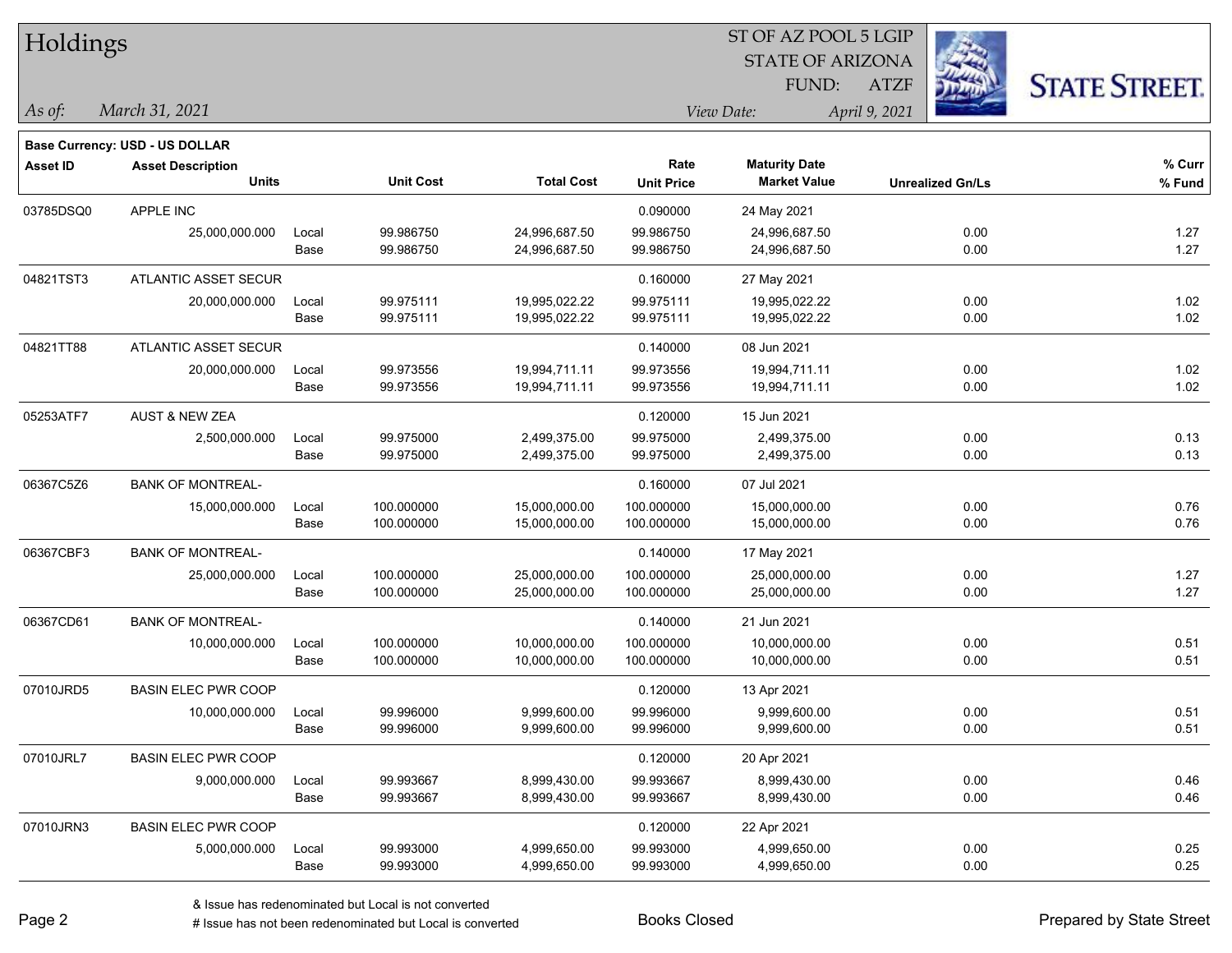| Holdings        |                                |       |                  |                   | ST OF AZ POOL 5 LGIP |                         |                         |      |                      |  |
|-----------------|--------------------------------|-------|------------------|-------------------|----------------------|-------------------------|-------------------------|------|----------------------|--|
|                 |                                |       |                  |                   |                      | <b>STATE OF ARIZONA</b> |                         |      |                      |  |
|                 |                                |       |                  |                   |                      | FUND:                   | <b>ATZF</b>             |      | <b>STATE STREET.</b> |  |
| As of:          | March 31, 2021                 |       |                  |                   |                      | View Date:              | April 9, 2021           |      |                      |  |
|                 | Base Currency: USD - US DOLLAR |       |                  |                   |                      |                         |                         |      |                      |  |
| <b>Asset ID</b> | <b>Asset Description</b>       |       |                  |                   | Rate                 | <b>Maturity Date</b>    |                         |      | % Curr               |  |
|                 | <b>Units</b>                   |       | <b>Unit Cost</b> | <b>Total Cost</b> | <b>Unit Price</b>    | <b>Market Value</b>     | <b>Unrealized Gn/Ls</b> |      | % Fund               |  |
| 07644BA36       | BEDFORD ROW FDG CORP           |       |                  |                   | 0.210000             | 03 Jan 2022             |                         |      |                      |  |
|                 | 5,000,000.000                  | Local | 99.838417        | 4,991,920.83      | 99.838417            | 4,991,920.83            |                         | 0.00 | 0.25                 |  |
|                 |                                | Base  | 99.838417        | 4,991,920.83      | 99.838417            | 4,991,920.83            |                         | 0.00 | 0.25                 |  |
| 07645RCS3       | BEDFORD ROW FDG CORP           |       |                  |                   | 0.236630             | 20 Sep 2021             |                         |      |                      |  |
|                 | 10,000,000.000                 | Local | 100.000000       | 10,000,000.00     | 100.000000           | 10,000,000.00           |                         | 0.00 | 0.51                 |  |
|                 |                                | Base  | 100.000000       | 10,000,000.00     | 100.000000           | 10,000,000.00           |                         | 0.00 | 0.51                 |  |
| 091995001       | <b>BLACKROCK INVT QUALITY</b>  |       |                  |                   | 0.000000             | 01 Apr 2021             |                         |      |                      |  |
|                 | 30,000,000.000                 | Local | 100.000000       | 30,000,000.00     | 100.000000           | 30,000,000.00           |                         | 0.00 | 1.53                 |  |
|                 |                                | Base  | 100.000000       | 30,000,000.00     | 100.000000           | 30,000,000.00           |                         | 0.00 | 1.53                 |  |
| 091995001       | <b>BLACKROCK INVT QUALITY</b>  |       |                  |                   | 0.000001             | 01 Apr 2021             |                         |      |                      |  |
|                 | 20,000,000.000                 | Local | 100.000000       | 20,000,000.00     | 100.000000           | 20,000,000.00           |                         | 0.00 | 1.02                 |  |
|                 |                                | Base  | 100.000000       | 20,000,000.00     | 100.000000           | 20,000,000.00           |                         | 0.00 | 1.02                 |  |
| 1247P2R89       | CAFCO LLC                      |       |                  |                   | 0.180000             | 08 Apr 2021             |                         |      |                      |  |
|                 | 15,808,000.000                 | Local | 99.996500        | 15,807,446.72     | 99.996500            | 15,807,446.72           |                         | 0.00 | 0.81                 |  |
|                 |                                | Base  | 99.996500        | 15,807,446.72     | 99.996500            | 15,807,446.72           |                         | 0.00 | 0.81                 |  |
| 1247P2RW6       | CAFCO LLC                      |       |                  |                   | 0.170000             | 30 Apr 2021             |                         |      |                      |  |
|                 | 25,000,000.000                 | Local | 99.986306        | 24,996,576.39     | 99.986306            | 24,996,576.39           |                         | 0.00 | 1.27                 |  |
|                 |                                | Base  | 99.986306        | 24,996,576.39     | 99.986306            | 24,996,576.39           |                         | 0.00 | 1.27                 |  |
| 12619TSA3       | CRC FUNDING LLC                |       |                  |                   | 0.150000             | 10 May 2021             |                         |      |                      |  |
|                 | 10,000,000.000                 | Local | 99.983750        | 9,998,375.00      | 99.983750            | 9,998,375.00            |                         | 0.00 | 0.51                 |  |
|                 |                                | Base  | 99.983750        | 9,998,375.00      | 99.983750            | 9,998,375.00            |                         | 0.00 | 0.51                 |  |
| 15060XR79       | CEDAR SPRING CPTL CO           |       |                  |                   | 0.200000             | 07 Apr 2021             |                         |      |                      |  |
|                 | 10,000,000.000                 | Local | 99.996667        | 9,999,666.67      | 99.996667            | 9,999,666.67            |                         | 0.00 | 0.51                 |  |
|                 |                                | Base  | 99.996667        | 9,999,666.67      | 99.996667            | 9,999,666.67            |                         | 0.00 | 0.51                 |  |
| 15060XSA1       | CEDAR SPRING CPTL CO           |       |                  |                   | 0.160000             | 10 May 2021             |                         |      |                      |  |
|                 | 15,000,000.000                 | Local | 99.982667        | 14,997,400.00     | 99.982667            | 14,997,400.00           |                         | 0.00 | 0.76                 |  |
|                 |                                | Base  | 99.982667        | 14,997,400.00     | 99.982667            | 14,997,400.00           |                         | 0.00 | 0.76                 |  |
| 15060XUS9       | CEDAR SPRING CPTL CO           |       |                  |                   | 0.200000             | 26 Jul 2021             |                         |      |                      |  |
|                 | 10,000,000.000                 | Local | 99.935556        | 9,993,555.56      | 99.935556            | 9,993,555.56            |                         | 0.00 | 0.51                 |  |
|                 |                                | Base  | 99.935556        | 9,993,555.56      | 99.935556            | 9,993,555.56            |                         | 0.00 | 0.51                 |  |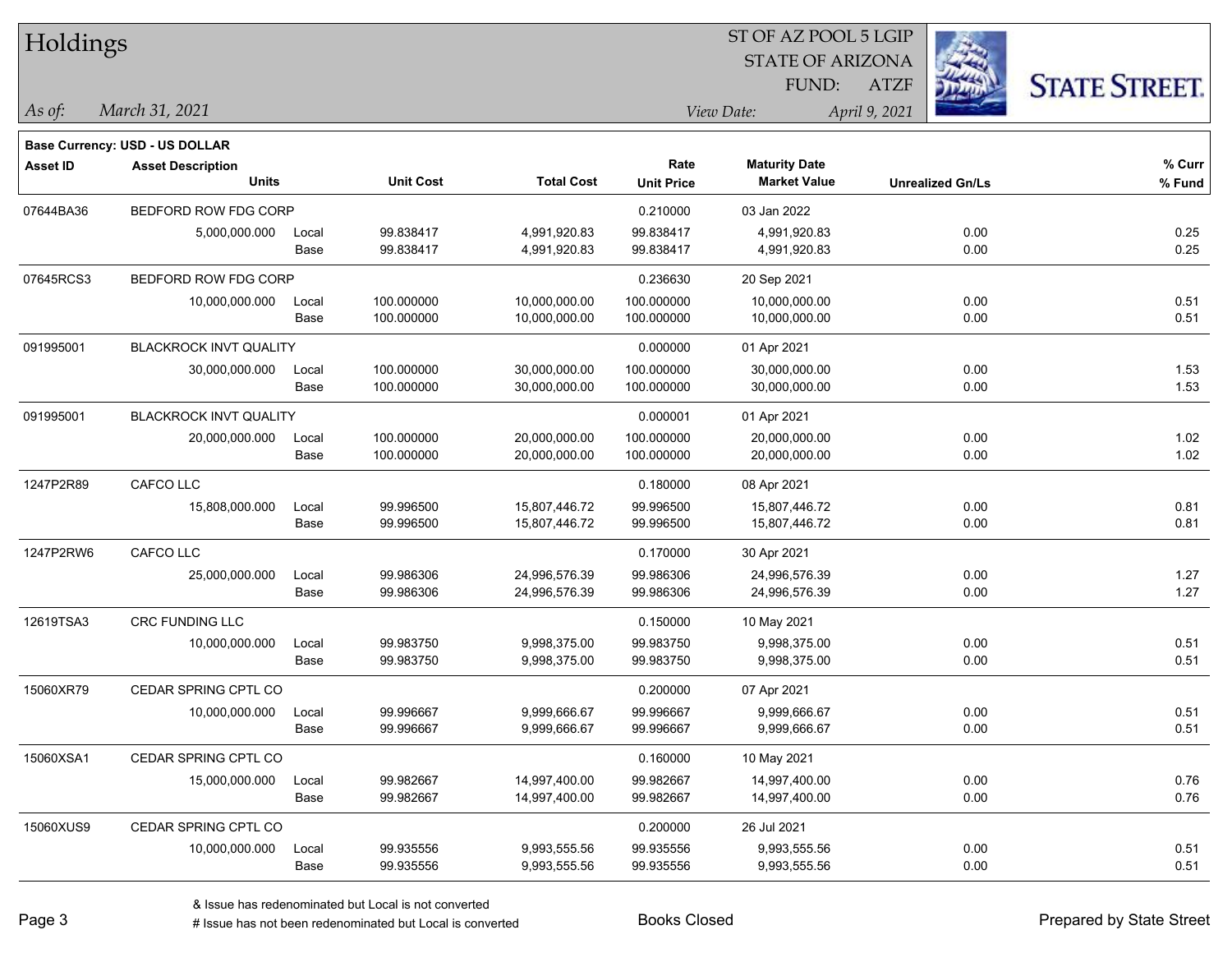| <b>Holdings</b> |                                       |       |                  |                   | 51 OF AZ POOL 5 LGIP |                         |                         |                      |  |  |
|-----------------|---------------------------------------|-------|------------------|-------------------|----------------------|-------------------------|-------------------------|----------------------|--|--|
|                 |                                       |       |                  |                   |                      | <b>STATE OF ARIZONA</b> | i.                      |                      |  |  |
|                 |                                       |       |                  |                   |                      | FUND:                   | <b>ATZF</b>             | <b>STATE STREET.</b> |  |  |
| As of:          | March 31, 2021                        |       |                  |                   |                      | View Date:              | April 9, 2021           |                      |  |  |
|                 | <b>Base Currency: USD - US DOLLAR</b> |       |                  |                   |                      |                         |                         |                      |  |  |
| <b>Asset ID</b> | <b>Asset Description</b>              |       |                  |                   | Rate                 | <b>Maturity Date</b>    |                         | % Curr               |  |  |
|                 | <b>Units</b>                          |       | <b>Unit Cost</b> | <b>Total Cost</b> | <b>Unit Price</b>    | <b>Market Value</b>     | <b>Unrealized Gn/Ls</b> | % Fund               |  |  |
| 15963TRN1       | <b>CHARIOT FNDG LLC</b>               |       |                  |                   | 0.170000             | 22 Apr 2021             |                         |                      |  |  |
|                 | 10,000,000.000                        | Local | 99.990083        | 9,999,008.33      | 99.990083            | 9,999,008.33            | 0.00                    | 0.51                 |  |  |
|                 |                                       | Base  | 99.990083        | 9,999,008.33      | 99.990083            | 9,999,008.33            | 0.00                    | 0.51                 |  |  |
| 15963TS34       | <b>CHARIOT FNDG LLC</b>               |       |                  |                   | 0.160000             | 03 May 2021             |                         |                      |  |  |
|                 | 10,000,000.000                        | Local | 99.985778        | 9,998,577.78      | 99.985778            | 9,998,577.78            | 0.00                    | 0.51                 |  |  |
|                 |                                       | Base  | 99.985778        | 9,998,577.78      | 99.985778            | 9,998,577.78            | 0.00                    | 0.51                 |  |  |
| 15963TTW9       | CHARIOT FNDG LLC                      |       |                  |                   | 0.140000             | 30 Jun 2021             |                         |                      |  |  |
|                 | 15,000,000.000                        | Local | 99.965000        | 14,994,750.00     | 99.965000            | 14,994,750.00           | 0.00                    | 0.76                 |  |  |
|                 |                                       | Base  | 99.965000        | 14,994,750.00     | 99.965000            | 14,994,750.00           | 0.00                    | 0.76                 |  |  |
| 16677JSB3       | CHEVRON CORP                          |       |                  |                   | 0.160000             | 11 May 2021             |                         |                      |  |  |
|                 | 4,000,000.000                         | Local | 99.982222        | 3,999,288.89      | 99.982222            | 3,999,288.89            | 0.00                    | 0.20                 |  |  |
|                 |                                       | Base  | 99.982222        | 3,999,288.89      | 99.982222            | 3,999,288.89            | 0.00                    | 0.20                 |  |  |
| 16677JXV3       | <b>CHEVRON CORP</b>                   |       |                  |                   | 0.160000             | 29 Oct 2021             |                         |                      |  |  |
|                 | 10,000,000.000                        | Local | 99.906222        | 9,990,622.22      | 99.906222            | 9,990,622.22            | 0.00                    | 0.51                 |  |  |
|                 |                                       | Base  | 99.906222        | 9,990,622.22      | 99.906222            | 9,990,622.22            | 0.00                    | 0.51                 |  |  |
| 17177LR63       | CIESCO LLC                            |       |                  |                   | 0.180000             | 06 Apr 2021             |                         |                      |  |  |
|                 | 8,000,000.000                         | Local | 99.997500        | 7,999,800.00      | 99.997500            | 7,999,800.00            | 0.00                    | 0.41                 |  |  |
|                 |                                       | Base  | 99.997500        | 7,999,800.00      | 99.997500            | 7,999,800.00            | 0.00                    | 0.41                 |  |  |
| 17327AU62       | CITIGROUP GLOBAL MKTS INC S           |       |                  |                   | 0.170000             | 06 Jul 2021             |                         |                      |  |  |
|                 | 10,000,000.000                        | Local | 99.954667        | 9,995,466.66      | 99.954667            | 9,995,466.66            | 0.00                    | 0.51                 |  |  |
|                 |                                       | Base  | 99.954667        | 9,995,466.66      | 99.954667            | 9,995,466.66            | 0.00                    | 0.51                 |  |  |
| 2063C0RL8       | CONCORD MIN CPTL CO                   |       |                  |                   | 0.190000             | 20 Apr 2021             |                         |                      |  |  |
|                 | 20,000,000.000                        | Local | 99.989972        | 19,997,994.44     | 99.989972            | 19,997,994.44           | 0.00                    | 1.02                 |  |  |
|                 |                                       | Base  | 99.989972        | 19,997,994.44     | 99.989972            | 19,997,994.44           | 0.00                    | 1.02                 |  |  |
| 2063C0S37       | CONCORD MIN CPTL CO                   |       |                  |                   | 0.160000             | 03 May 2021             |                         |                      |  |  |
|                 | 15,000,000.000                        | Local | 99.985778        | 14,997,866.67     | 99.985778            | 14,997,866.67           | 0.00                    | 0.76                 |  |  |
|                 |                                       | Base  | 99.985778        | 14,997,866.67     | 99.985778            | 14,997,866.67           | 0.00                    | 0.76                 |  |  |
| 2063C0SE3       | CONCORD MIN CPTL CO                   |       |                  |                   | 0.160000             | 14 May 2021             |                         |                      |  |  |
|                 | 15,000,000.000                        | Local | 99.980889        | 14,997,133.33     | 99.980889            | 14,997,133.33           | 0.00                    | 0.76                 |  |  |
|                 |                                       | Base  | 99.980889        | 14,997,133.33     | 99.980889            | 14,997,133.33           | 0.00                    | 0.76                 |  |  |

 $\overline{S}$   $\overline{S}$   $\overline{S}$   $\overline{S}$   $\overline{S}$   $\overline{S}$   $\overline{S}$   $\overline{S}$   $\overline{S}$   $\overline{S}$   $\overline{S}$   $\overline{S}$   $\overline{S}$   $\overline{S}$   $\overline{S}$   $\overline{S}$   $\overline{S}$   $\overline{S}$   $\overline{S}$   $\overline{S}$   $\overline{S}$   $\overline{S}$   $\overline{S}$   $\overline{S}$   $\overline{$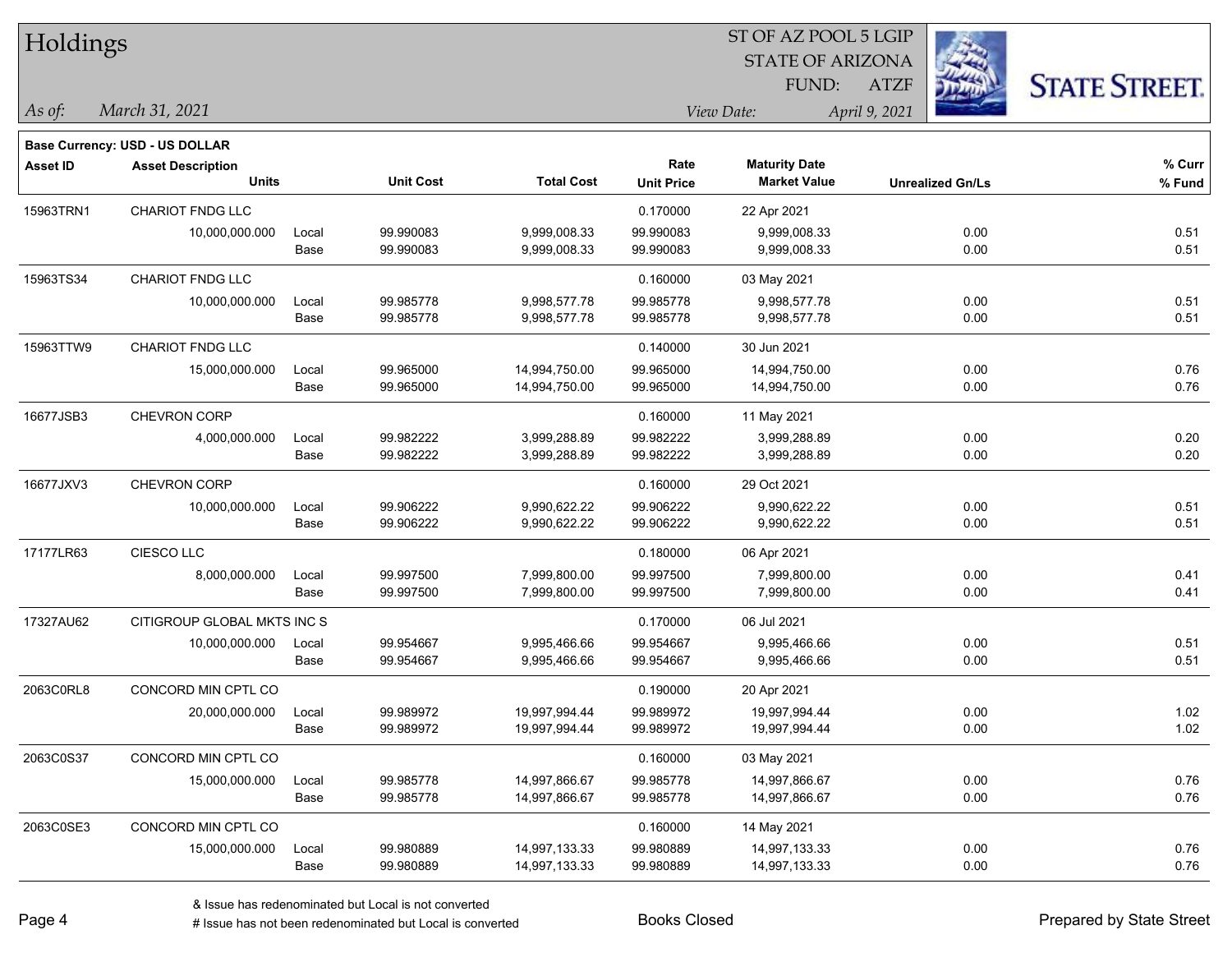|                          |                                                   |                                                                                                                   |                   |                   |                      |                                                      | <b>STATE STREET.</b>                                                                    |  |  |
|--------------------------|---------------------------------------------------|-------------------------------------------------------------------------------------------------------------------|-------------------|-------------------|----------------------|------------------------------------------------------|-----------------------------------------------------------------------------------------|--|--|
| March 31, 2021           |                                                   |                                                                                                                   |                   |                   |                      |                                                      |                                                                                         |  |  |
|                          |                                                   |                                                                                                                   |                   |                   |                      |                                                      |                                                                                         |  |  |
| <b>Asset Description</b> |                                                   |                                                                                                                   |                   | Rate              | <b>Maturity Date</b> |                                                      | % Curr                                                                                  |  |  |
| <b>Units</b>             |                                                   | <b>Unit Cost</b>                                                                                                  | <b>Total Cost</b> | <b>Unit Price</b> | <b>Market Value</b>  | <b>Unrealized Gn/Ls</b>                              | % Fund                                                                                  |  |  |
| <b>EXXON MOBIL CORP</b>  |                                                   |                                                                                                                   |                   | 0.190000          | 01 Jun 2021          |                                                      |                                                                                         |  |  |
| 15,000,000.000           | Local                                             | 99.967806                                                                                                         | 14,995,170.83     | 99.967806         | 14,995,170.83        | 0.00                                                 | 0.76                                                                                    |  |  |
|                          | Base                                              | 99.967806                                                                                                         | 14,995,170.83     | 99.967806         | 14,995,170.83        | 0.00                                                 | 0.76                                                                                    |  |  |
| <b>EXXON MOBIL CORP</b>  |                                                   |                                                                                                                   |                   | 0.190000          | 30 Jun 2021          |                                                      |                                                                                         |  |  |
| 10,000,000.000           | Local                                             | 99.952500                                                                                                         | 9,995,250.00      | 99.952500         | 9,995,250.00         | 0.00                                                 | 0.51                                                                                    |  |  |
|                          | Base                                              |                                                                                                                   |                   |                   |                      |                                                      | 0.51                                                                                    |  |  |
| EXXON MOBIL CORP         |                                                   |                                                                                                                   |                   | 0.220000          | 30 Jul 2021          |                                                      |                                                                                         |  |  |
| 15,000,000.000           | Local                                             | 99.926667                                                                                                         | 14,989,000.00     | 99.926667         | 14,989,000.00        | 0.00                                                 | 0.76                                                                                    |  |  |
|                          | Base                                              | 99.926667                                                                                                         | 14,989,000.00     | 99.926667         | 14,989,000.00        | 0.00                                                 | 0.76                                                                                    |  |  |
| EXXON MOBIL CORP         |                                                   |                                                                                                                   |                   | 0.210000          | 27 Aug 2021          |                                                      |                                                                                         |  |  |
| 10,000,000.000           | Local                                             | 99.913667                                                                                                         | 9,991,366.66      | 99.913667         | 9,991,366.66         | 0.00                                                 | 0.51                                                                                    |  |  |
|                          | Base                                              | 99.913667                                                                                                         | 9,991,366.66      | 99.913667         | 9,991,366.66         | 0.00                                                 | 0.51                                                                                    |  |  |
|                          |                                                   |                                                                                                                   |                   | 0.180000          | 29 Sep 2021          |                                                      |                                                                                         |  |  |
| 10,000,000.000           | Local                                             | 99.909500                                                                                                         | 9,990,950.00      | 99.909500         | 9,990,950.00         | 0.00                                                 | 0.51                                                                                    |  |  |
|                          | Base                                              | 99.909500                                                                                                         | 9,990,950.00      | 99.909500         | 9,990,950.00         | 0.00                                                 | 0.51                                                                                    |  |  |
|                          |                                                   |                                                                                                                   |                   | 0.188130          | 15 Jun 2021          |                                                      |                                                                                         |  |  |
| 10,000,000.000           | Local                                             | 100.000000                                                                                                        | 10,000,000.00     | 100.000000        | 10,000,000.00        | 0.00                                                 | 0.51                                                                                    |  |  |
|                          | Base                                              | 100.000000                                                                                                        | 10,000,000.00     | 100.000000        | 10,000,000.00        | 0.00                                                 | 0.51                                                                                    |  |  |
|                          |                                                   |                                                                                                                   |                   | 0.165880          | 08 Oct 2021          |                                                      |                                                                                         |  |  |
| 15,000,000.000           | Local                                             | 100.000000                                                                                                        | 15,000,000.00     | 100.000000        | 15,000,000.00        | 0.00                                                 | 0.76                                                                                    |  |  |
|                          | Base                                              | 100.000000                                                                                                        | 15,000,000.00     | 100.000000        | 15,000,000.00        | 0.00                                                 | 0.76                                                                                    |  |  |
|                          |                                                   |                                                                                                                   |                   | 0.170750          | 26 Oct 2021          |                                                      |                                                                                         |  |  |
| 15,000,000.000           | Local                                             | 100.000000                                                                                                        | 15,000,000.00     | 100.000000        | 15,000,000.00        | 0.00                                                 | 0.76                                                                                    |  |  |
|                          | Base                                              | 100.000000                                                                                                        | 15,000,000.00     | 100.000000        |                      | 0.00                                                 | 0.76                                                                                    |  |  |
| <b>GOTHAM FDG CORP</b>   |                                                   |                                                                                                                   |                   | 0.200000          | 19 Apr 2021          |                                                      |                                                                                         |  |  |
| 20,000,000.000           | Local                                             | 99.990000                                                                                                         | 19,998,000.00     | 99.990000         | 19,998,000.00        | 0.00                                                 | 1.02                                                                                    |  |  |
|                          | Base                                              | 99.990000                                                                                                         | 19,998,000.00     | 99.990000         | 19,998,000.00        | 0.00                                                 | 1.02                                                                                    |  |  |
| <b>GOTHAM FDG CORP</b>   |                                                   |                                                                                                                   |                   | 0.160000          | 28 Apr 2021          |                                                      |                                                                                         |  |  |
| 10,000,000.000           | Local                                             | 99.988000                                                                                                         | 9,998,800.00      | 99.988000         | 9,998,800.00         | 0.00                                                 | 0.51                                                                                    |  |  |
|                          | Base                                              | 99.988000                                                                                                         | 9,998,800.00      | 99.988000         | 9,998,800.00         | 0.00                                                 | 0.51                                                                                    |  |  |
|                          | Holdings<br><b>Base Currency: USD - US DOLLAR</b> | <b>FAIRWAY FINANCE CORP</b><br>GLENCOVE FDG DAC/LLC<br><b>GLENCOVE FDG DAC/LLC</b><br><b>GLENCOVE FDG DAC/LLC</b> | 99.952500         | 9,995,250.00      | 99.952500            | FUND:<br>View Date:<br>9,995,250.00<br>15,000,000.00 | 51 OF AZ POOL 5 LGIP<br><b>STATE OF ARIZONA</b><br><b>ATZF</b><br>April 9, 2021<br>0.00 |  |  |

 $\overline{\text{SE ADO}}$   $\overline{\text{SVD}}$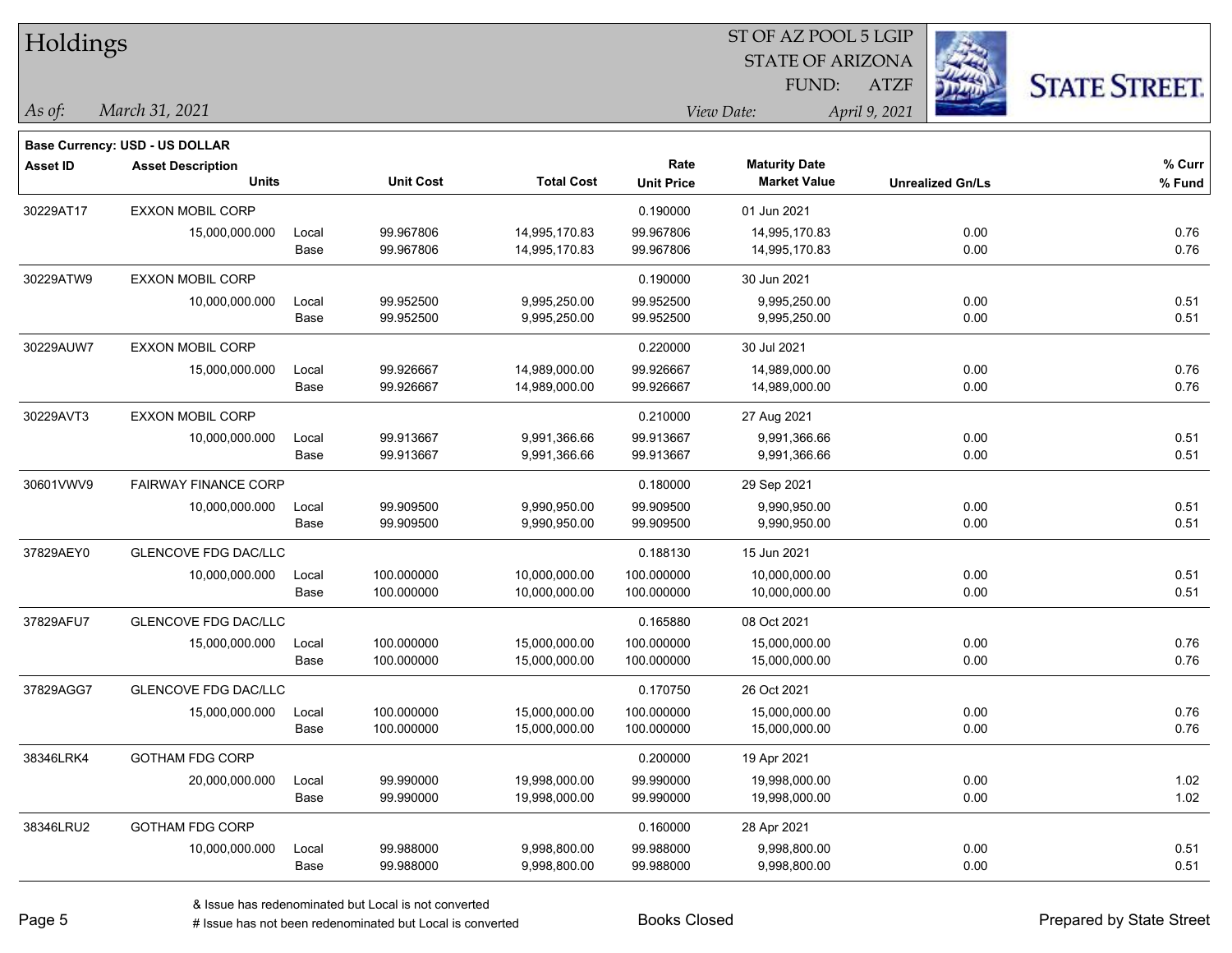| Holdings        |                                       |       |                  |                   |                   | 51 OF AZ POOL 5 LGIP    |                         |                      |
|-----------------|---------------------------------------|-------|------------------|-------------------|-------------------|-------------------------|-------------------------|----------------------|
|                 |                                       |       |                  |                   |                   | <b>STATE OF ARIZONA</b> |                         |                      |
|                 |                                       |       |                  |                   |                   | FUND:                   | <b>ATZF</b>             | <b>STATE STREET.</b> |
| As of:          | March 31, 2021                        |       |                  |                   |                   | View Date:              | April 9, 2021           |                      |
|                 | <b>Base Currency: USD - US DOLLAR</b> |       |                  |                   |                   |                         |                         |                      |
| <b>Asset ID</b> | <b>Asset Description</b>              |       |                  |                   | Rate              | <b>Maturity Date</b>    |                         | % Curr               |
|                 | <b>Units</b>                          |       | <b>Unit Cost</b> | <b>Total Cost</b> | <b>Unit Price</b> | <b>Market Value</b>     | <b>Unrealized Gn/Ls</b> | $%$ Fund             |
| 38346LS31       | <b>GOTHAM FDG CORP</b>                |       |                  |                   | 0.120000          | 03 May 2021             |                         |                      |
|                 | 10,000,000.000                        | Local | 99.989333        | 9,998,933.33      | 99.989333         | 9,998,933.33            | 0.00                    | 0.51                 |
|                 |                                       | Base  | 99.989333        | 9,998,933.33      | 99.989333         | 9,998,933.33            | 0.00                    | 0.51                 |
| 38346LS64       | <b>GOTHAM FDG CORP</b>                |       |                  |                   | 0.150000          | 06 May 2021             |                         |                      |
|                 | 10,000,000.000                        | Local | 99.985417        | 9,998,541.67      | 99.985417         | 9,998,541.67            | 0.00                    | 0.51                 |
|                 |                                       | Base  | 99.985417        | 9,998,541.67      | 99.985417         | 9,998,541.67            | 0.00                    | 0.51                 |
| 40060WR53       | <b>GTA FDG LLC DISC</b>               |       |                  |                   | 0.100000          | 05 Apr 2021             |                         |                      |
|                 | 20,000,000.000                        | Local | 99.998889        | 19,999,777.78     | 99.998889         | 19,999,777.78           | 0.00                    | 1.02                 |
|                 |                                       | Base  | 99.998889        | 19,999,777.78     | 99.998889         | 19,999,777.78           | 0.00                    | 1.02                 |
| 40060WR53       | GTA FDG LLC DISC                      |       |                  |                   | 0.110000          | 05 Apr 2021             |                         |                      |
|                 | 5,000,000.000                         | Local | 99.998778        | 4,999,938.89      | 99.998778         | 4,999,938.89            | 0.00                    | 0.25                 |
|                 |                                       | Base  | 99.998778        | 4,999,938.89      | 99.998778         | 4,999,938.89            | 0.00                    | 0.25                 |
| 40588LR50       | <b>HALKIN FINANCE LLC USC</b>         |       |                  |                   | 0.250000          | 05 Apr 2021             |                         |                      |
|                 | 10,000,000.000                        | Local | 99.997222        | 9,999,722.22      | 99.997222         | 9,999,722.22            | 0.00                    | 0.51                 |
|                 |                                       | Base  | 99.997222        | 9,999,722.22      | 99.997222         | 9,999,722.22            | 0.00                    | 0.51                 |
| 40588LTW9       | HALKIN FINANCE LLC USC                |       |                  |                   | 0.150000          | 30 Jun 2021             |                         |                      |
|                 | 15,000,000.000                        | Local | 99.962500        | 14,994,375.00     | 99.962500         | 14,994,375.00           | 0.00                    | 0.76                 |
|                 |                                       | Base  | 99.962500        | 14,994,375.00     | 99.962500         | 14,994,375.00           | 0.00                    | 0.76                 |
| 4497W0TJ7       | ING US FUNDING LLC                    |       |                  |                   | 0.140000          | 18 Jun 2021             |                         |                      |
|                 | 20,000,000.000                        | Local | 99.969667        | 19,993,933.33     | 99.969667         | 19,993,933.33           | 0.00                    | 1.02                 |
|                 |                                       | Base  | 99.969667        | 19,993,933.33     | 99.969667         | 19,993,933.33           | 0.00                    | 1.02                 |
| 45779PR91       | INSTITUTIONAL SECURED                 |       |                  |                   | 0.150000          | 09 Apr 2021             |                         |                      |
|                 | 25,000,000.000                        | Local | 99.996667        | 24,999,166.67     | 99.996667         | 24,999,166.67           | 0.00                    | 1.27                 |
|                 |                                       | Base  | 99.996667        | 24,999,166.67     | 99.996667         | 24,999,166.67           | 0.00                    | 1.27                 |
| 45779PRG5       | INSTITUTIONAL SECURED                 |       |                  |                   | 0.170000          | 16 Apr 2021             |                         |                      |
|                 | 15,000,000.000                        | Local | 99.992917        | 14,998,937.50     | 99.992917         | 14,998,937.50           | 0.00                    | 0.76                 |
|                 |                                       | Base  | 99.992917        | 14,998,937.50     | 99.992917         | 14,998,937.50           | 0.00                    | 0.76                 |
| 45779PSQ2       | INSTITUTIONAL SECURED                 |       |                  |                   | 0.180000          | 24 May 2021             |                         |                      |
|                 | 10,000,000.000                        | Local | 99.973500        | 9,997,350.00      | 99.973500         | 9,997,350.00            | 0.00                    | 0.51                 |
|                 |                                       | Base  | 99.973500        | 9,997,350.00      | 99.973500         | 9,997,350.00            | 0.00                    | 0.51                 |

 $\overline{S}$   $\overline{S}$   $\overline{S}$   $\overline{S}$   $\overline{S}$   $\overline{S}$   $\overline{S}$   $\overline{S}$   $\overline{S}$   $\overline{S}$   $\overline{S}$   $\overline{S}$   $\overline{S}$   $\overline{S}$   $\overline{S}$   $\overline{S}$   $\overline{S}$   $\overline{S}$   $\overline{S}$   $\overline{S}$   $\overline{S}$   $\overline{S}$   $\overline{S}$   $\overline{S}$   $\overline{$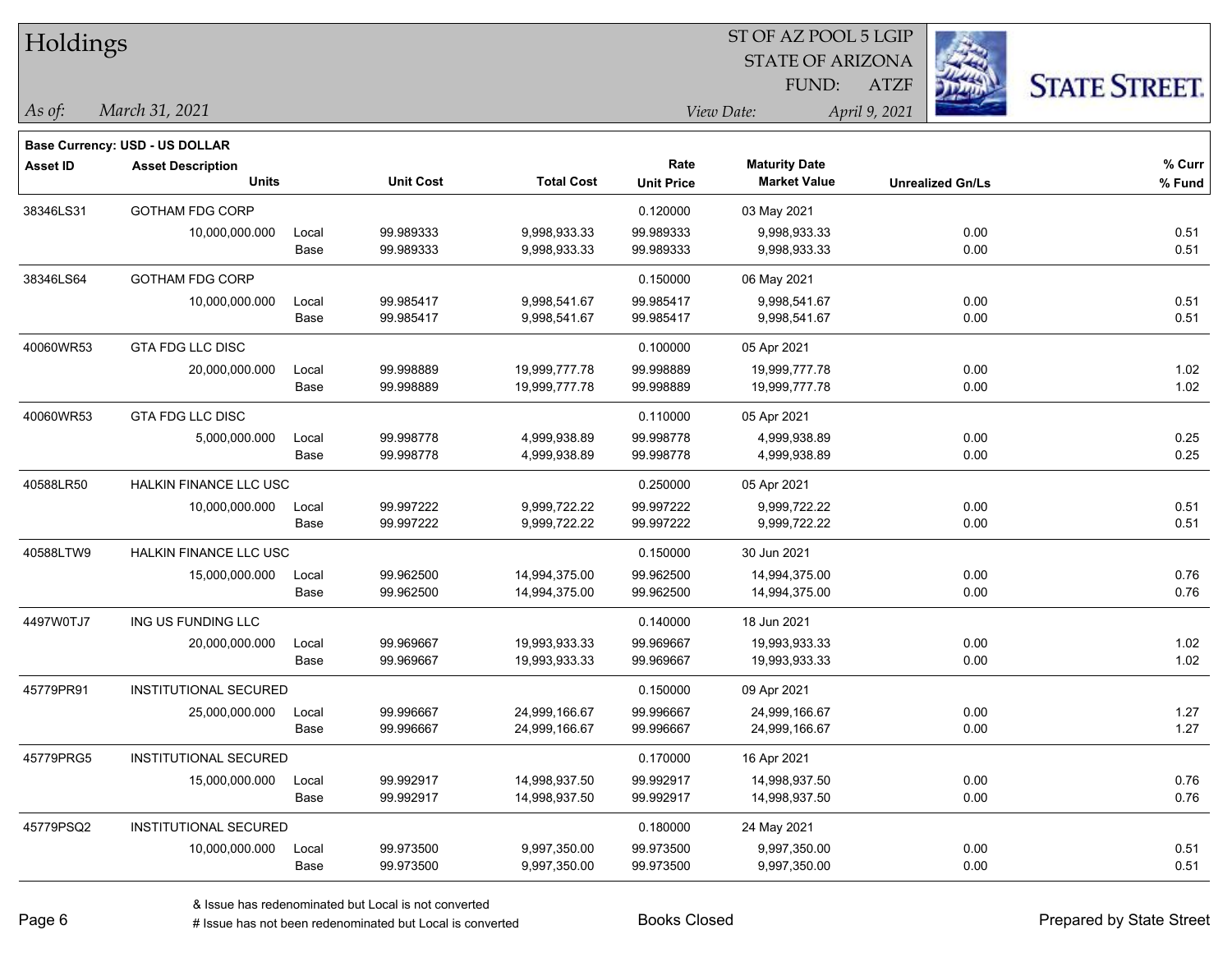| Holdings        |                                       |       |                  |                   | ST OF AZ POOL 5 LGIP |                         |                         |                      |  |  |
|-----------------|---------------------------------------|-------|------------------|-------------------|----------------------|-------------------------|-------------------------|----------------------|--|--|
|                 |                                       |       |                  |                   |                      | <b>STATE OF ARIZONA</b> |                         |                      |  |  |
|                 |                                       |       |                  |                   |                      | FUND:                   | <b>ATZF</b>             | <b>STATE STREET.</b> |  |  |
| As of:          | March 31, 2021                        |       |                  |                   |                      | View Date:              | April 9, 2021           |                      |  |  |
|                 | <b>Base Currency: USD - US DOLLAR</b> |       |                  |                   |                      |                         |                         |                      |  |  |
| <b>Asset ID</b> | <b>Asset Description</b>              |       |                  |                   | Rate                 | <b>Maturity Date</b>    |                         | % Curr               |  |  |
|                 | <b>Units</b>                          |       | <b>Unit Cost</b> | <b>Total Cost</b> | <b>Unit Price</b>    | <b>Market Value</b>     | <b>Unrealized Gn/Ls</b> | % Fund               |  |  |
| 47816FT19       | JOHNSON & JOHNSON                     |       |                  |                   | 0.110000             | 01 Jun 2021             |                         |                      |  |  |
|                 | 20,000,000.000                        | Local | 99.981361        | 19,996,272.22     | 99.981361            | 19,996,272.22           | 0.00                    | 1.02                 |  |  |
|                 |                                       | Base  | 99.981361        | 19,996,272.22     | 99.981361            | 19,996,272.22           | 0.00                    | 1.02                 |  |  |
| 47816FT19       | <b>JOHNSON &amp; JOHNSON</b>          |       |                  |                   | 0.150000             | 01 Jun 2021             |                         |                      |  |  |
|                 | 5,000,000.000                         | Local | 99.974583        | 4,998,729.17      | 99.974583            | 4,998,729.17            | 0.00                    | 0.25                 |  |  |
|                 |                                       | Base  | 99.974583        | 4,998,729.17      | 99.974583            | 4,998,729.17            | 0.00                    | 0.25                 |  |  |
| 4820P2R56       | JUPITER SECT CO LLC                   |       |                  |                   | 0.200000             | 05 Apr 2021             |                         |                      |  |  |
|                 | 10,000,000.000                        | Local | 99.997778        | 9,999,777.78      | 99.997778            | 9,999,777.78            | 0.00                    | 0.51                 |  |  |
|                 |                                       | Base  | 99.997778        | 9,999,777.78      | 99.997778            | 9,999,777.78            | 0.00                    | 0.51                 |  |  |
| 4820P2RC1       | JUPITER SECT CO LLC                   |       |                  |                   | 0.180000             | 12 Apr 2021             |                         |                      |  |  |
|                 | 10,000,000.000                        | Local | 99.994500        | 9,999,450.00      | 99.994500            | 9,999,450.00            | 0.00                    | 0.51                 |  |  |
|                 |                                       | Base  | 99.994500        | 9,999,450.00      | 99.994500            | 9,999,450.00            | 0.00                    | 0.51                 |  |  |
| 4820P2SB2       | JUPITER SECT CO LLC                   |       |                  |                   | 0.140000             | 11 May 2021             |                         |                      |  |  |
|                 | 20,000,000.000                        | Local | 99.984444        | 19,996,888.89     | 99.984444            | 19,996,888.89           | 0.00                    | 1.02                 |  |  |
|                 |                                       | Base  | 99.984444        | 19,996,888.89     | 99.984444            | 19,996,888.89           | 0.00                    | 1.02                 |  |  |
| 4820P2SE6       | JUPITER SECT CO LLC                   |       |                  |                   | 0.140000             | 14 May 2021             |                         |                      |  |  |
|                 | 10,000,000.000                        | Local | 99.983278        | 9,998,327.78      | 99.983278            | 9,998,327.78            | 0.00                    | 0.51                 |  |  |
|                 |                                       | Base  | 99.983278        | 9,998,327.78      | 99.983278            | 9,998,327.78            | 0.00                    | 0.51                 |  |  |
| 52952LRD6       | LEXINGTN PKR CAP CO LL                |       |                  |                   | 0.210000             | 13 Apr 2021             |                         |                      |  |  |
|                 | 15,000,000.000                        | Local | 99.993000        | 14,998,950.00     | 99.993000            | 14,998,950.00           | 0.00                    | 0.76                 |  |  |
|                 |                                       | Base  | 99.993000        | 14,998,950.00     | 99.993000            | 14,998,950.00           | 0.00                    | 0.76                 |  |  |
| 52953ARS6       | LEXINGTN PKR CAP CO LL                |       |                  |                   | 0.170000             | 26 Apr 2021             |                         |                      |  |  |
|                 | 15,000,000.000                        | Local | 99.988194        | 14,998,229.17     | 99.988194            | 14,998,229.17           | 0.00                    | 0.76                 |  |  |
|                 |                                       | Base  | 99.988194        | 14,998,229.17     | 99.988194            | 14,998,229.17           | 0.00                    | 0.76                 |  |  |
| 52953ASL0       | LEXINGTN PKR CAP CO LL                |       |                  |                   | 0.210000             | 20 May 2021             |                         |                      |  |  |
|                 | 15,000,000.000                        | Local | 99.971417        | 14,995,712.50     | 99.971417            | 14,995,712.50           | 0.00                    | 0.76                 |  |  |
|                 |                                       | Base  | 99.971417        | 14,995,712.50     | 99.971417            | 14,995,712.50           | 0.00                    | 0.76                 |  |  |
| 53127TR70       | LIBERTY FUNDING LLC                   |       |                  |                   | 0.170000             | 07 Apr 2021             |                         |                      |  |  |
|                 | 5,000,000.000                         | Local | 99.997167        | 4,999,858.33      | 99.997167            | 4,999,858.33            | 0.00                    | 0.25                 |  |  |
|                 |                                       | Base  | 99.997167        | 4,999,858.33      | 99.997167            | 4,999,858.33            | 0.00                    | 0.25                 |  |  |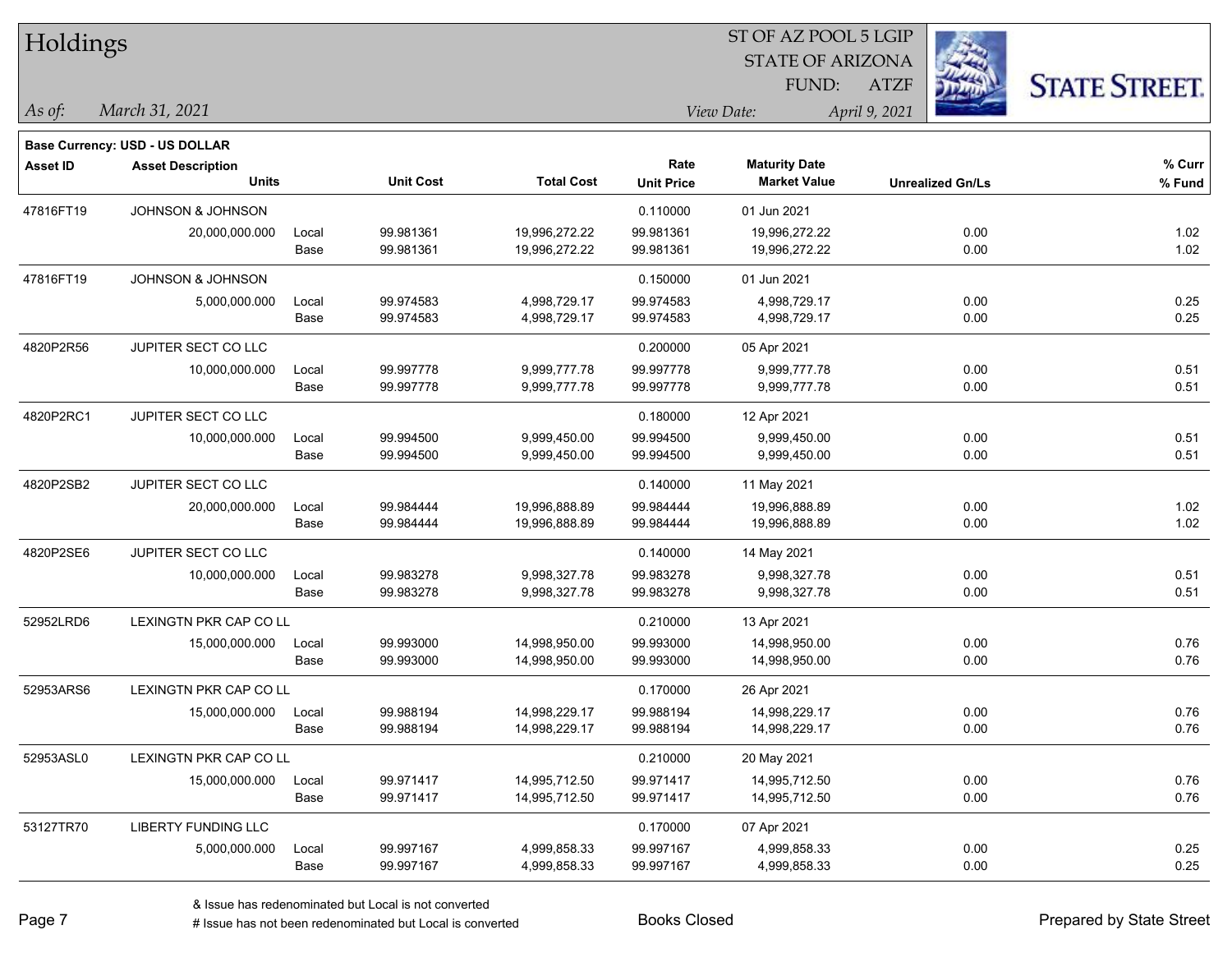| Holdings        |                                       |       |                  |                   |                   | <b>STATE OF ARIZONA</b> |                         |                      |
|-----------------|---------------------------------------|-------|------------------|-------------------|-------------------|-------------------------|-------------------------|----------------------|
|                 |                                       |       |                  |                   |                   | FUND:                   | <b>ATZF</b>             | <b>STATE STREET.</b> |
| As of:          | March 31, 2021                        |       |                  |                   |                   | View Date:              | April 9, 2021           |                      |
|                 | <b>Base Currency: USD - US DOLLAR</b> |       |                  |                   |                   |                         |                         |                      |
| <b>Asset ID</b> | <b>Asset Description</b>              |       |                  |                   | Rate              | <b>Maturity Date</b>    |                         | % Curr               |
|                 | <b>Units</b>                          |       | <b>Unit Cost</b> | <b>Total Cost</b> | <b>Unit Price</b> | <b>Market Value</b>     | <b>Unrealized Gn/Ls</b> | % Fund               |
| 53127TT86       | <b>LIBERTY FUNDING LLC</b>            |       |                  |                   | 0.130000          | 08 Jun 2021             |                         |                      |
|                 | 25,000,000.000                        | Local | 99.975444        | 24,993,861.11     | 99.975444         | 24,993,861.11           | 0.00                    | 1.27                 |
|                 |                                       | Base  | 99.975444        | 24,993,861.11     | 99.975444         | 24,993,861.11           | 0.00                    | 1.27                 |
| 53127TTU7       | <b>LIBERTY FUNDING LLC</b>            |       |                  |                   | 0.140000          | 28 Jun 2021             |                         |                      |
|                 | 25,000,000.000                        | Local | 99.965778        | 24,991,444.45     | 99.965778         | 24,991,444.45           | 0.00                    | 1.27                 |
|                 |                                       | Base  | 99.965778        | 24,991,444.45     | 99.965778         | 24,991,444.45           | 0.00                    | 1.27                 |
| 56274LRN6       | MANHATTAN ASSET FDG.                  |       |                  |                   | 0.120000          | 22 Apr 2021             |                         |                      |
|                 | 10,600,000.000                        | Local | 99.993000        | 10,599,258.00     | 99.993000         | 10,599,258.00           | 0.00                    | 0.54                 |
|                 |                                       | Base  | 99.993000        | 10,599,258.00     | 99.993000         | 10,599,258.00           | 0.00                    | 0.54                 |
| 56274LS39       | MANHATTAN ASSET FDG.                  |       |                  |                   | 0.150000          | 03 May 2021             |                         |                      |
|                 | 20,000,000.000                        | Local | 99.986667        | 19,997,333.33     | 99.986667         | 19,997,333.33           | 0.00                    | 1.02                 |
|                 |                                       | Base  | 99.986667        | 19,997,333.33     | 99.986667         | 19,997,333.33           | 0.00                    | 1.02                 |
| 56274LSC9       | MANHATTAN ASSET FDG.                  |       |                  |                   | 0.150000          | 12 May 2021             |                         |                      |
|                 | 10,000,000.000                        | Local | 99.982917        | 9,998,291.67      | 99.982917         | 9,998,291.67            | 0.00                    | 0.51                 |
|                 |                                       | Base  | 99.982917        | 9,998,291.67      | 99.982917         | 9,998,291.67            | 0.00                    | 0.51                 |
| 56274LST2       | MANHATTAN ASSET FDG.                  |       |                  |                   | 0.140000          | 27 May 2021             |                         |                      |
|                 | 10,000,000.000                        | Local | 99.978222        | 9,997,822.22      | 99.978222         | 9,997,822.22            | 0.00                    | 0.51                 |
|                 |                                       | Base  | 99.978222        | 9,997,822.22      | 99.978222         | 9,997,822.22            | 0.00                    | 0.51                 |
| 57576JRC8       | MASSACHUSETTS MUT LIFE INS CO         |       |                  |                   | 0.060000          | 12 Apr 2021             |                         |                      |
|                 | 25,000,000.000                        | Local | 99.998167        | 24,999,541.67     | 99.998167         | 24,999,541.67           | 0.00                    | 1.27                 |
|                 |                                       | Base  | 99.998167        | 24,999,541.67     | 99.998167         | 24,999,541.67           | 0.00                    | 1.27                 |
| 59157TSU8       | METLIFE SHORT TERM FDG                |       |                  |                   | 0.200000          | 28 May 2021             |                         |                      |
|                 | 15,000,000.000                        | Local | 99.968333        | 14,995,250.00     | 99.968333         | 14,995,250.00           | 0.00                    | 0.76                 |
|                 |                                       | Base  | 99.968333        | 14,995,250.00     | 99.968333         | 14,995,250.00           | 0.00                    | 0.76                 |
| 59157TT11       | METLIFE SHORT TERM FDG                |       |                  |                   | 0.200000          | 01 Jun 2021             |                         |                      |
|                 | 12,400,000.000                        | Local | 99.966111        | 12,395,797.78     | 99.966111         | 12,395,797.78           | 0.00                    | 0.63                 |
|                 |                                       | Base  | 99.966111        | 12,395,797.78     | 99.966111         | 12,395,797.78           | 0.00                    | 0.63                 |
| 59157TU19       | METLIFE SHORT TERM FDG                |       |                  |                   | 0.210000          | 01 Jul 2021             |                         |                      |
|                 | 15,000,000.000                        | Local | 99.946917        | 14,992,037.50     | 99.946917         | 14,992,037.50           | 0.00                    | 0.76                 |
|                 |                                       | Base  | 99.946917        | 14,992,037.50     | 99.946917         | 14,992,037.50           | 0.00                    | 0.76                 |

 $\overline{S}$   $\overline{S}$   $\overline{S}$   $\overline{S}$   $\overline{S}$   $\overline{S}$   $\overline{S}$   $\overline{S}$   $\overline{S}$   $\overline{S}$   $\overline{S}$   $\overline{S}$   $\overline{S}$   $\overline{S}$   $\overline{S}$   $\overline{S}$   $\overline{S}$   $\overline{S}$   $\overline{S}$   $\overline{S}$   $\overline{S}$   $\overline{S}$   $\overline{S}$   $\overline{S}$   $\overline{$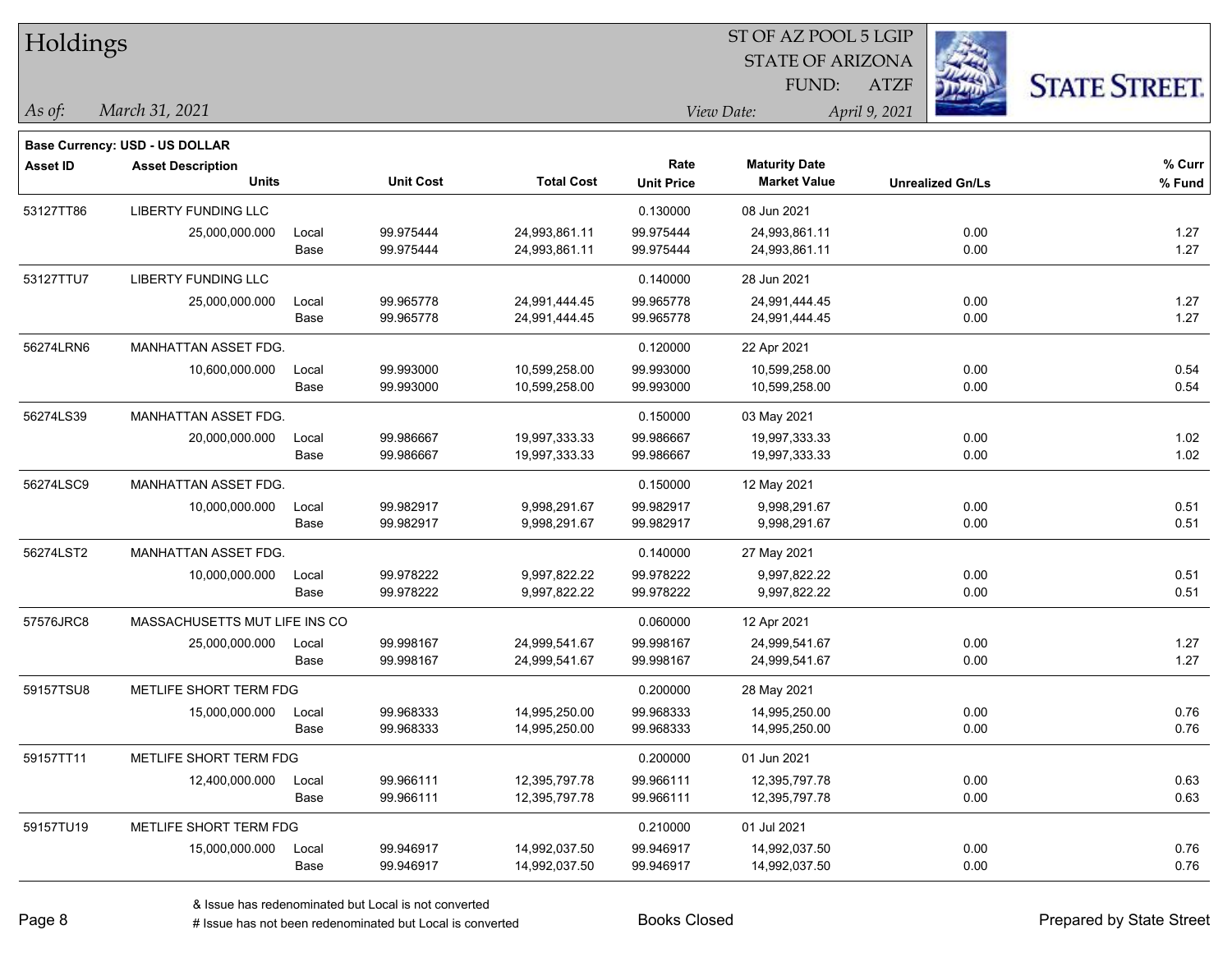| Holdings        |                                |       |                  |                   |                   | ST OF AZ POOL 5 LGIP    |                         |                      |
|-----------------|--------------------------------|-------|------------------|-------------------|-------------------|-------------------------|-------------------------|----------------------|
|                 |                                |       |                  |                   |                   | <b>STATE OF ARIZONA</b> |                         |                      |
|                 |                                |       |                  |                   |                   | FUND:                   | <b>ATZF</b>             | <b>STATE STREET.</b> |
| As of:          | March 31, 2021                 |       |                  |                   |                   | View Date:              | April 9, 2021           |                      |
|                 | Base Currency: USD - US DOLLAR |       |                  |                   |                   |                         |                         |                      |
| <b>Asset ID</b> | <b>Asset Description</b>       |       |                  |                   | Rate              | <b>Maturity Date</b>    |                         | % Curr               |
|                 | <b>Units</b>                   |       | <b>Unit Cost</b> | <b>Total Cost</b> | <b>Unit Price</b> | <b>Market Value</b>     | <b>Unrealized Gn/Ls</b> | % Fund               |
| 63763PR68       | NATIONAL SECS CLEARING         |       |                  |                   | 0.070000          | 06 Apr 2021             |                         |                      |
|                 | 10,000,000.000                 | Local | 99.999028        | 9,999,902.78      | 99.999028         | 9,999,902.78            | 0.00                    | 0.51                 |
|                 |                                | Base  | 99.999028        | 9,999,902.78      | 99.999028         | 9,999,902.78            | 0.00                    | 0.51                 |
| 63763PS34       | NATIONAL SECS CLEARING         |       |                  |                   | 0.070000          | 03 May 2021             |                         |                      |
|                 | 27,000,000.000                 | Local | 99.993778        | 26,998,320.00     | 99.993778         | 26,998,320.00           | 0.00                    | 1.38                 |
|                 |                                | Base  | 99.993778        | 26,998,320.00     | 99.993778         | 26,998,320.00           | 0.00                    | 1.38                 |
| 63763PT33       | NATIONAL SECS CLEARING         |       |                  |                   | 0.170000          | 03 Jun 2021             |                         |                      |
|                 | 10,000,000.000                 | Local | 99.970250        | 9,997,025.00      | 99.970250         | 9,997,025.00            | 0.00                    | 0.51                 |
|                 |                                | Base  | 99.970250        | 9,997,025.00      | 99.970250         | 9,997,025.00            | 0.00                    | 0.51                 |
| 64105GXV1       | NESTLE CAP CORP                |       |                  |                   | 0.170000          | 29 Oct 2021             |                         |                      |
|                 | 15,000,000.000                 | Local | 99.900361        | 14,985,054.17     | 99.900361         | 14,985,054.17           | 0.00                    | 0.76                 |
|                 |                                | Base  | 99.900361        | 14,985,054.17     | 99.900361         | 14,985,054.17           | 0.00                    | 0.76                 |
| 64106GR88       | NESTLE FIN FRANCE S.           |       |                  |                   | 0.070000          | 08 Apr 2021             |                         |                      |
|                 | 5,000,000.000                  | Local | 99.998639        | 4,999,931.94      | 99.998639         | 4,999,931.94            | 0.00                    | 0.25                 |
|                 |                                | Base  | 99.998639        | 4,999,931.94      | 99.998639         | 4,999,931.94            | 0.00                    | 0.25                 |
| 64951WRU0       | NEW YORK LFE CAP COR           |       |                  |                   | 0.110000          | 28 Apr 2021             |                         |                      |
|                 | 20,000,000.000                 | Local | 99.991750        | 19,998,350.00     | 99.991750         | 19,998,350.00           | 0.00                    | 1.02                 |
|                 |                                | Base  | 99.991750        | 19,998,350.00     | 99.991750         | 19,998,350.00           | 0.00                    | 1.02                 |
| 64951WS39       | NEW YORK LFE CAP COR           |       |                  |                   | 0.110000          | 03 May 2021             |                         |                      |
|                 | 11,277,000.000                 | Local | 99.990222        | 11,275,897.36     | 99.990222         | 11,275,897.36           | 0.00                    | 0.57                 |
|                 |                                | Base  | 99.990222        | 11,275,897.36     | 99.990222         | 11,275,897.36           | 0.00                    | 0.57                 |
| 64951WST2       | NEW YORK LFE CAP COR           |       |                  |                   | 0.090000          | 27 May 2021             |                         |                      |
|                 | 15,000,000.000                 | Local | 99.986000        | 14,997,900.00     | 99.986000         | 14,997,900.00           | 0.00                    | 0.76                 |
|                 |                                | Base  | 99.986000        | 14,997,900.00     | 99.986000         | 14,997,900.00           | 0.00                    | 0.76                 |
| 64951WTR5       | NEW YORK LFE CAP COR           |       |                  |                   | 0.080000          | 25 Jun 2021             |                         |                      |
|                 | 9,153,000.000                  | Local | 99.981111        | 9,151,271.10      | 99.981111         | 9,151,271.10            | 0.00                    | 0.47                 |
|                 |                                | Base  | 99.981111        | 9,151,271.10      | 99.981111         | 9,151,271.10            | 0.00                    | 0.47                 |
| 65409RR77       | NIEUW AMSTERDAM RECV           |       |                  |                   | 0.145000          | 07 Apr 2021             |                         |                      |
|                 | 15,700,000.000                 | Local | 99.997583        | 15,699,620.58     | 99.997583         | 15,699,620.58           | 0.00                    | 0.80                 |
|                 |                                | Base  | 99.997583        | 15,699,620.58     | 99.997583         | 15,699,620.58           | 0.00                    | 0.80                 |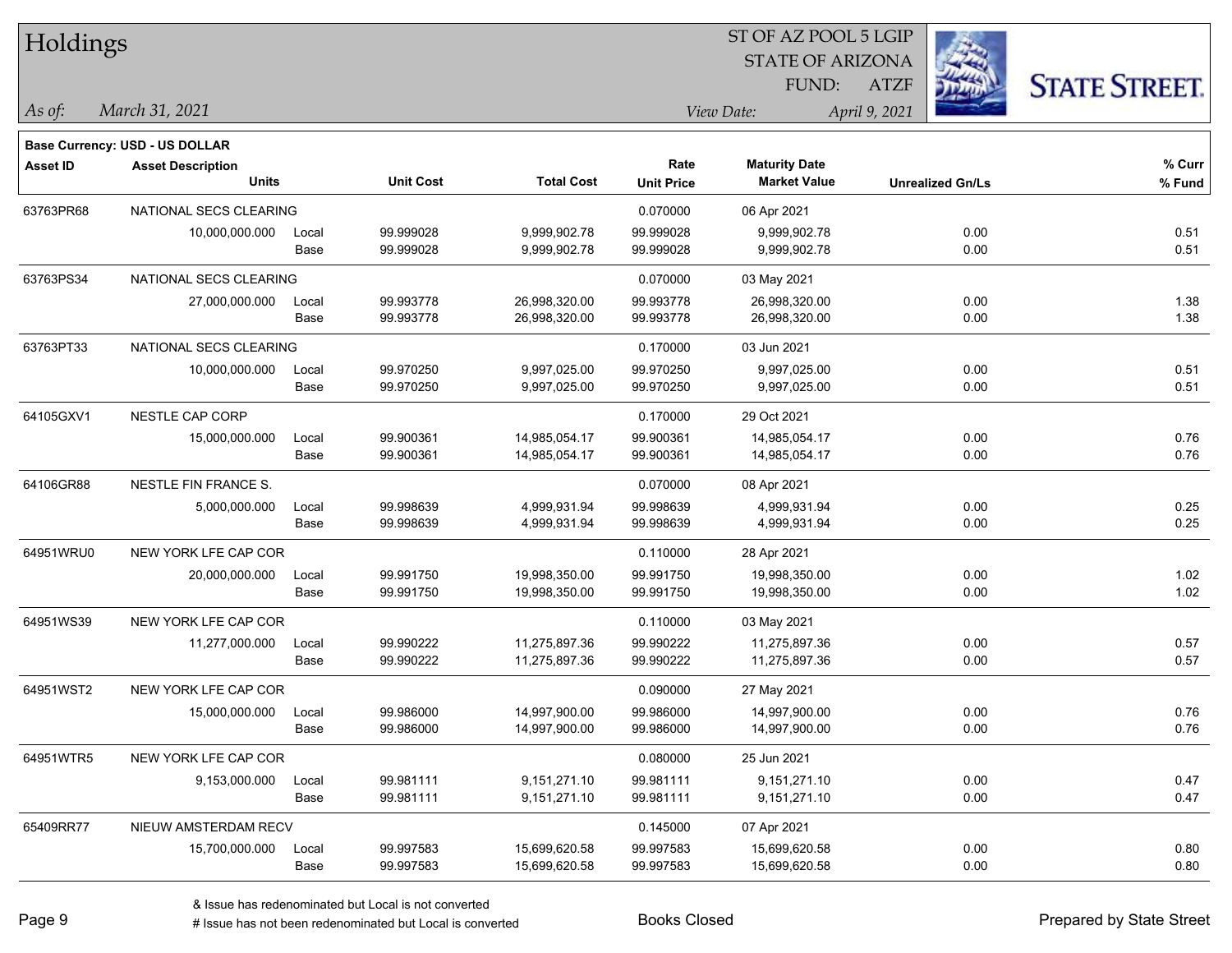| Holdings        |                                       |       |                  |                   | ST OF AZ POOL 5 LGIP |                         |                         |                      |  |  |
|-----------------|---------------------------------------|-------|------------------|-------------------|----------------------|-------------------------|-------------------------|----------------------|--|--|
|                 |                                       |       |                  |                   |                      | <b>STATE OF ARIZONA</b> |                         |                      |  |  |
|                 |                                       |       |                  |                   |                      | FUND:                   | <b>ATZF</b>             | <b>STATE STREET.</b> |  |  |
| As of:          | March 31, 2021                        |       |                  |                   |                      | View Date:              | April 9, 2021           |                      |  |  |
|                 | <b>Base Currency: USD - US DOLLAR</b> |       |                  |                   |                      |                         |                         |                      |  |  |
| <b>Asset ID</b> | <b>Asset Description</b>              |       |                  |                   | Rate                 | <b>Maturity Date</b>    |                         | % Curr               |  |  |
|                 | <b>Units</b>                          |       | <b>Unit Cost</b> | <b>Total Cost</b> | <b>Unit Price</b>    | <b>Market Value</b>     | <b>Unrealized Gn/Ls</b> | % Fund               |  |  |
| 6698M4R53       | NOVARTIS FNC CRP                      |       |                  |                   | 0.060000             | 05 Apr 2021             |                         |                      |  |  |
|                 | 10,000,000.000                        | Local | 99.999333        | 9,999,933.33      | 99.999333            | 9,999,933.33            | 0.00                    | 0.51                 |  |  |
|                 |                                       | Base  | 99.999333        | 9,999,933.33      | 99.999333            | 9,999,933.33            | 0.00                    | 0.51                 |  |  |
| 6698M4RC8       | NOVARTIS FNC CRP                      |       |                  |                   | 0.180000             | 12 Apr 2021             |                         |                      |  |  |
|                 | 10,000,000.000                        | Local | 99.994500        | 9,999,450.00      | 99.994500            | 9,999,450.00            | 0.00                    | 0.51                 |  |  |
|                 |                                       | Base  | 99.994500        | 9,999,450.00      | 99.994500            | 9,999,450.00            | 0.00                    | 0.51                 |  |  |
| 6698M4RS3       | <b>NOVARTIS FNC CRP</b>               |       |                  |                   | 0.150000             | 26 Apr 2021             |                         |                      |  |  |
|                 | 15,000,000.000                        | Local | 99.989583        | 14,998,437.50     | 99.989583            | 14,998,437.50           | 0.00                    | 0.76                 |  |  |
|                 |                                       | Base  | 99.989583        | 14,998,437.50     | 99.989583            | 14,998,437.50           | 0.00                    | 0.76                 |  |  |
| 6698M4S37       | NOVARTIS FNC CRP                      |       |                  |                   | 0.080000             | 03 May 2021             |                         |                      |  |  |
|                 | 6,650,000.000                         | Local | 99.992889        | 6,649,527.11      | 99.992889            | 6,649,527.11            | 0.00                    | 0.34                 |  |  |
|                 |                                       | Base  | 99.992889        | 6,649,527.11      | 99.992889            | 6,649,527.11            | 0.00                    | 0.34                 |  |  |
| 67983TS64       | OLD LINE FUNDING LLC                  |       |                  |                   | 0.210000             | 06 May 2021             |                         |                      |  |  |
|                 | 3,000,000.000                         | Local | 99.979583        | 2,999,387.50      | 99.979583            | 2,999,387.50            | 0.00                    | 0.15                 |  |  |
|                 |                                       | Base  | 99.979583        | 2,999,387.50      | 99.979583            | 2,999,387.50            | 0.00                    | 0.15                 |  |  |
| 67983TT30       | OLD LINE FUNDING LLC                  |       |                  |                   | 0.130000             | 03 Jun 2021             |                         |                      |  |  |
|                 | 20,000,000.000                        | Local | 99.977250        | 19,995,450.00     | 99.977250            | 19,995,450.00           | 0.00                    | 1.02                 |  |  |
|                 |                                       | Base  | 99.977250        | 19,995,450.00     | 99.977250            | 19,995,450.00           | 0.00                    | 1.02                 |  |  |
| 67983TT89       | OLD LINE FUNDING LLC                  |       |                  |                   | 0.130000             | 08 Jun 2021             |                         |                      |  |  |
|                 | 2,000,000.000                         | Local | 99.975445        | 1,999,508.89      | 99.975445            | 1,999,508.89            | 0.00                    | 0.10                 |  |  |
|                 |                                       | Base  | 99.975445        | 1,999,508.89      | 99.975445            | 1,999,508.89            | 0.00                    | 0.10                 |  |  |
| 67983TTF3       | OLD LINE FUNDING LLC                  |       |                  |                   | 0.145000             | 15 Jun 2021             |                         |                      |  |  |
|                 | 4,385,000.000                         | Local | 99.969792        | 4,383,675.36      | 99.969792            | 4,383,675.36            | 0.00                    | 0.22                 |  |  |
|                 |                                       | Base  | 99.969792        | 4,383,675.36      | 99.969792            | 4,383,675.36            | 0.00                    | 0.22                 |  |  |
| 67983TTM8       | OLD LINE FUNDING LLC                  |       |                  |                   | 0.140000             | 21 Jun 2021             |                         |                      |  |  |
|                 | 10,000,000.000                        | Local | 99.968500        | 9,996,850.00      | 99.968500            | 9,996,850.00            | 0.00                    | 0.51                 |  |  |
|                 |                                       | Base  | 99.968500        | 9,996,850.00      | 99.968500            | 9,996,850.00            | 0.00                    | 0.51                 |  |  |
| 67983TVL7       | OLD LINE FUNDING LLC                  |       |                  |                   | 0.170000             | 20 Aug 2021             |                         |                      |  |  |
|                 | 10,000,000.000                        | Local | 99.933417        | 9,993,341.66      | 99.933417            | 9,993,341.66            | 0.00                    | 0.51                 |  |  |
|                 |                                       | Base  | 99.933417        | 9,993,341.66      | 99.933417            | 9,993,341.66            | 0.00                    | 0.51                 |  |  |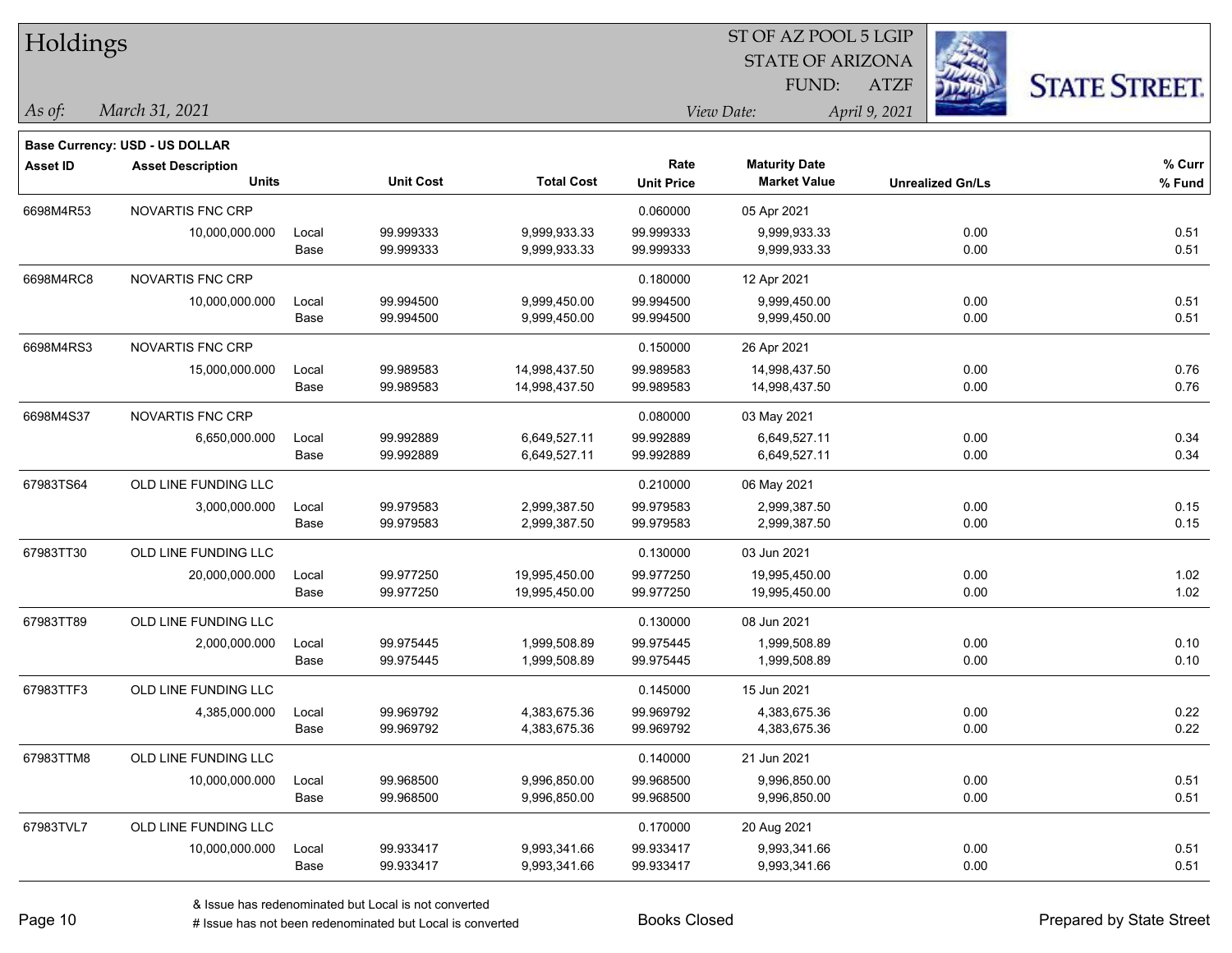| Holdings        |                                       |       |                  |                   | ST OF AZ POOL 5 LGIP |                         |                         |                      |  |  |
|-----------------|---------------------------------------|-------|------------------|-------------------|----------------------|-------------------------|-------------------------|----------------------|--|--|
|                 |                                       |       |                  |                   |                      | <b>STATE OF ARIZONA</b> |                         |                      |  |  |
|                 |                                       |       |                  |                   |                      | FUND:                   | <b>ATZF</b>             | <b>STATE STREET.</b> |  |  |
| As of:          | March 31, 2021                        |       |                  |                   |                      | View Date:              | April 9, 2021           |                      |  |  |
|                 | <b>Base Currency: USD - US DOLLAR</b> |       |                  |                   |                      |                         |                         |                      |  |  |
| <b>Asset ID</b> | <b>Asset Description</b>              |       |                  |                   | Rate                 | <b>Maturity Date</b>    |                         | % Curr               |  |  |
|                 | <b>Units</b>                          |       | <b>Unit Cost</b> | <b>Total Cost</b> | <b>Unit Price</b>    | <b>Market Value</b>     | <b>Unrealized Gn/Ls</b> | % Fund               |  |  |
| 74271TRE5       | PROCTOR GAMBLE AND CO                 |       |                  |                   | 0.110000             | 14 Apr 2021             |                         |                      |  |  |
|                 | 15,000,000.000                        | Local | 99.996028        | 14,999,404.17     | 99.996028            | 14,999,404.17           | 0.00                    | 0.76                 |  |  |
|                 |                                       | Base  | 99.996028        | 14,999,404.17     | 99.996028            | 14,999,404.17           | 0.00                    | 0.76                 |  |  |
| 74271TRE5       | PROCTOR GAMBLE AND CO                 |       |                  |                   | 0.140000             | 14 Apr 2021             |                         |                      |  |  |
|                 | 10,000,000.000                        | Local | 99.994944        | 9,999,494.44      | 99.994944            | 9,999,494.44            | 0.00                    | 0.51                 |  |  |
|                 |                                       | Base  | 99.994944        | 9,999,494.44      | 99.994944            | 9,999,494.44            | 0.00                    | 0.51                 |  |  |
| 74271TRP0       | PROCTOR GAMBLE AND CO                 |       |                  |                   | 0.100000             | 23 Apr 2021             |                         |                      |  |  |
|                 | 27,000,000.000                        | Local | 99.993889        | 26,998,350.00     | 99.993889            | 26,998,350.00           | 0.00                    | 1.38                 |  |  |
|                 |                                       | Base  | 99.993889        | 26,998,350.00     | 99.993889            | 26,998,350.00           | 0.00                    | 1.38                 |  |  |
| 77119LS34       | ROCHE HOLDING INC                     |       |                  |                   | 0.110000             | 03 May 2021             |                         |                      |  |  |
|                 | 10,000,000.000                        | Local | 99.990222        | 9,999,022.22      | 99.990222            | 9,999,022.22            | 0.00                    | 0.51                 |  |  |
|                 |                                       | Base  | 99.990222        | 9,999,022.22      | 99.990222            | 9,999,022.22            | 0.00                    | 0.51                 |  |  |
| 8225X2SR6       | SHELL INTNL FNC B.V                   |       |                  |                   | 0.190000             | 25 May 2021             |                         |                      |  |  |
|                 | 2,165,000.000                         | Local | 99.971500        | 2,164,382.98      | 99.971500            | 2,164,382.98            | 0.00                    | 0.11                 |  |  |
|                 |                                       | Base  | 99.971500        | 2,164,382.98      | 99.971500            | 2,164,382.98            | 0.00                    | 0.11                 |  |  |
| 8225X2TE4       | SHELL INTNL FNC B.V                   |       |                  |                   | 0.210000             | 14 Jun 2021             |                         |                      |  |  |
|                 | 9,500,000.000                         | Local | 99.956833        | 9,495,899.17      | 99.956833            | 9,495,899.17            | 0.00                    | 0.48                 |  |  |
|                 |                                       | Base  | 99.956833        | 9,495,899.17      | 99.956833            | 9,495,899.17            | 0.00                    | 0.48                 |  |  |
| 8225X2U85       | SHELL INTNL FNC B.V                   |       |                  |                   | 0.220000             | 08 Jul 2021             |                         |                      |  |  |
|                 | 1,000,000.000                         | Local | 99.940111        | 999,401.11        | 99.940111            | 999,401.11              | 0.00                    | 0.05                 |  |  |
|                 |                                       | Base  | 99.940111        | 999,401.11        | 99.940111            | 999,401.11              | 0.00                    | 0.05                 |  |  |
| 8225X2UC6       | SHELL INTNL FNC B.V                   |       |                  |                   | 0.400000             | 12 Jul 2021             |                         |                      |  |  |
|                 | 10,000,000.000                        | Local | 99.886667        | 9,988,666.66      | 99.886667            | 9,988,666.66            | 0.00                    | 0.51                 |  |  |
|                 |                                       | Base  | 99.886667        | 9,988,666.66      | 99.886667            | 9,988,666.66            | 0.00                    | 0.51                 |  |  |
| 8225X2W18       | SHELL INTNL FNC B.V                   |       |                  |                   | 0.200000             | 01 Sep 2021             |                         |                      |  |  |
|                 | 10,000,000.000                        | Local | 99.915000        | 9,991,500.00      | 99.915000            | 9,991,500.00            | 0.00                    | 0.51                 |  |  |
|                 |                                       | Base  | 99.915000        | 9,991,500.00      | 99.915000            | 9,991,500.00            | 0.00                    | 0.51                 |  |  |
| 8225X2W18       | SHELL INTNL FNC B.V                   |       |                  |                   | 0.260000             | 01 Sep 2021             |                         |                      |  |  |
|                 | 10,000,000.000                        | Local | 99.889500        | 9,988,950.00      | 99.889500            | 9,988,950.00            | 0.00                    | 0.51                 |  |  |
|                 |                                       | Base  | 99.889500        | 9,988,950.00      | 99.889500            | 9,988,950.00            | 0.00                    | 0.51                 |  |  |

# Issue has not been redenominated but Local is converted Books Closed Prepared by State Street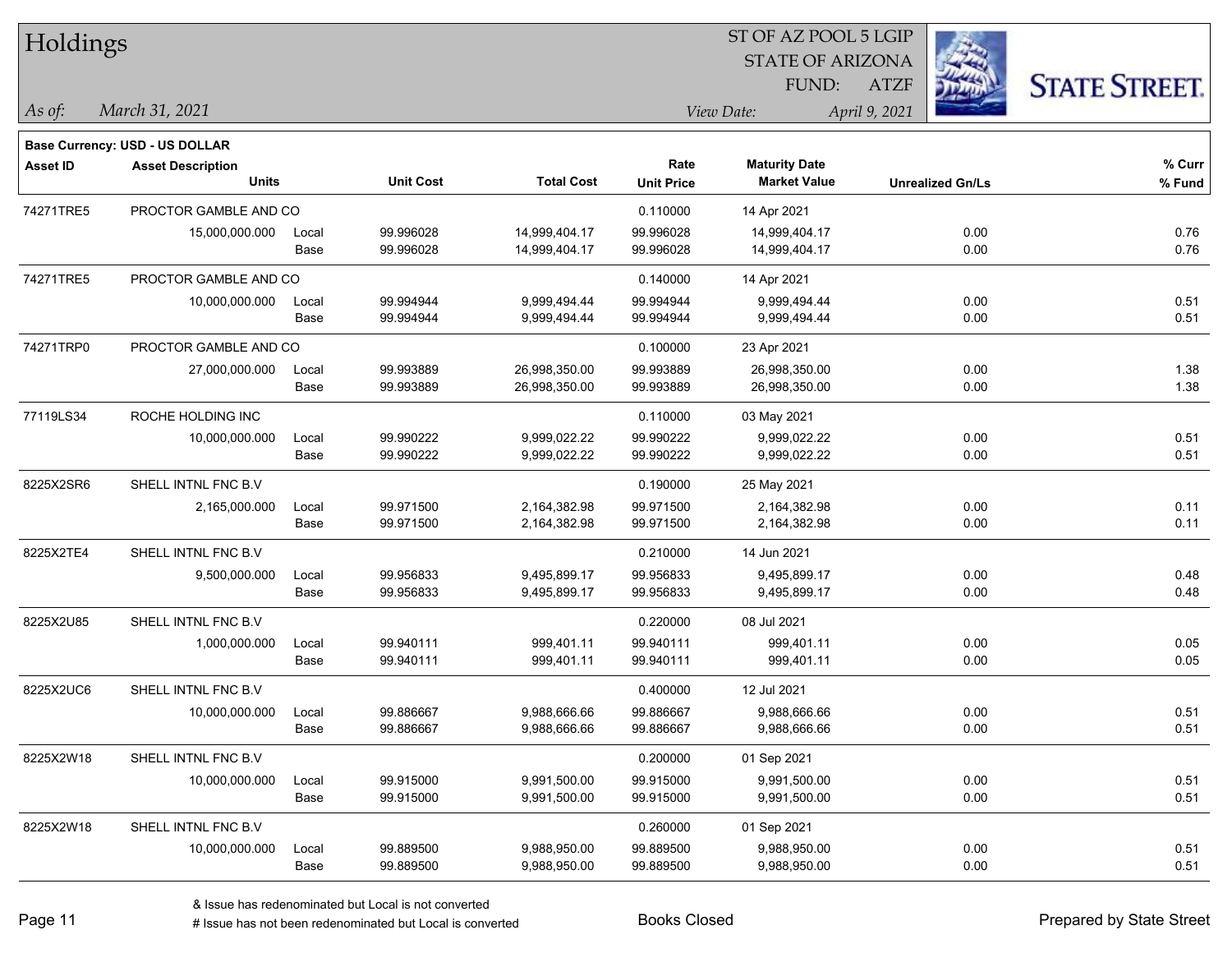| Holdings  |                                          |               |                          |                                |                           | 51 OF AZ POOL 5 LGIP                        |                         |                      |
|-----------|------------------------------------------|---------------|--------------------------|--------------------------------|---------------------------|---------------------------------------------|-------------------------|----------------------|
|           |                                          |               |                          |                                |                           | <b>STATE OF ARIZONA</b>                     |                         |                      |
|           |                                          |               |                          |                                |                           | FUND:                                       | <b>ATZF</b>             | <b>STATE STREET.</b> |
| As of:    | March 31, 2021                           |               |                          |                                |                           | View Date:                                  | April 9, 2021           |                      |
|           | <b>Base Currency: USD - US DOLLAR</b>    |               |                          |                                |                           |                                             |                         |                      |
| Asset ID  | <b>Asset Description</b><br><b>Units</b> |               | <b>Unit Cost</b>         | <b>Total Cost</b>              | Rate<br><b>Unit Price</b> | <b>Maturity Date</b><br><b>Market Value</b> | <b>Unrealized Gn/Ls</b> | $%$ Curr<br>$%$ Fund |
| 8225X2X17 | SHELL INTNL FNC B.V                      |               |                          |                                | 0.260000                  | 01 Oct 2021                                 |                         |                      |
|           | 6,000,000.000                            | Local<br>Base | 99.867833<br>99.867833   | 5,992,070.00<br>5,992,070.00   | 99.867833<br>99.867833    | 5,992,070.00<br>5,992,070.00                | 0.00<br>0.00            | 0.31<br>0.31         |
| 86562KSM7 | SUMITOMO MTSU BKG CORP                   |               |                          |                                | 0.145000                  | 21 May 2021                                 |                         |                      |
|           | 10,000,000.000                           | Local<br>Base | 99.979861<br>99.979861   | 9,997,986.11<br>9,997,986.11   | 99.979861<br>99.979861    | 9,997,986.11<br>9,997,986.11                | 0.00<br>0.00            | 0.51<br>0.51         |
| 86565CWU9 | SUMITOMO MITSUI BKG CORP                 |               |                          |                                | 0.170000                  | 29 Apr 2021                                 |                         |                      |
|           | 25,000,000.000                           | Local<br>Base | 100.000000<br>100.000000 | 25,000,000.00<br>25,000,000.00 | 100.000000<br>100.000000  | 25,000,000.00<br>25,000,000.00              | 0.00<br>0.00            | 1.27<br>1.27         |
| 86565CXW4 | SUMITOMO MITSUI BKG CORP                 |               |                          |                                | 0.180000                  | 26 Jul 2021                                 |                         |                      |
|           | 15,000,000.000                           | Local<br>Base | 99.999995<br>99.999995   | 14,999,999.26<br>14,999,999.26 | 99.999995<br>99.999995    | 14,999,999.26<br>14,999,999.26              | 0.00<br>0.00            | 0.76<br>0.76         |
| 88602TTN3 | THUNDER BAY FNDNG LLC                    |               |                          |                                | 0.130000                  | 22 Jun 2021                                 |                         |                      |
|           | 3,000,000.000                            | Local<br>Base | 99.970389<br>99.970389   | 2,999,111.67<br>2,999,111.67   | 99.970389<br>99.970389    | 2,999,111.67<br>2,999,111.67                | 0.00<br>0.00            | 0.15<br>0.15         |
| 88602TUE1 | THUNDER BAY FNDNG LLC                    |               |                          |                                | 0.160000                  | 14 Jul 2021                                 |                         |                      |
|           | 15,000,000.000                           | Local         | 99.953778                | 14,993,066.67                  | 99.953778                 | 14,993,066.67                               | 0.00                    | 0.76                 |
|           |                                          | Base          | 99.953778                | 14,993,066.67                  | 99.953778                 | 14,993,066.67                               | 0.00                    | 0.76                 |
| 88602TXF5 | THUNDER BAY FNDNG LLC                    |               |                          |                                | 0.180000                  | 15 Oct 2021                                 |                         |                      |
|           | 2,500,000.000                            | Local<br>Base | 99.901500<br>99.901500   | 2,497,537.50<br>2,497,537.50   | 99.901500<br>99.901500    | 2,497,537.50<br>2,497,537.50                | 0.00<br>0.00            | 0.13<br>0.13         |
| 88602TXF5 | THUNDER BAY FNDNG LLC                    |               |                          |                                | 0.210000                  | 15 Oct 2021                                 |                         |                      |
|           | 14,300,000.000                           | Local<br>Base | 99.885083<br>99.885083   | 14,283,566.91<br>14,283,566.91 | 99.885083<br>99.885083    | 14,283,566.91<br>14,283,566.91              | 0.00<br>0.00            | 0.73<br>0.73         |
| 89119ASR0 | TORONTO DOMINION BANK                    |               |                          |                                | 0.140000                  | 25 May 2021                                 |                         |                      |
|           | 4,450,000.000                            | Local<br>Base | 99.979000<br>99.979000   | 4,449,065.50<br>4,449,065.50   | 99.979000<br>99.979000    | 4,449,065.50<br>4,449,065.50                | 0.00<br>0.00            | 0.23<br>0.23         |
| 89119ATV0 | TORONTO DOMINION BANK                    |               |                          |                                | 0.210000                  | 29 Jun 2021                                 |                         |                      |
|           | 10,000,000.000                           | Local<br>Base | 99.948083<br>99.948083   | 9,994,808.33<br>9,994,808.33   | 99.948083<br>99.948083    | 9,994,808.33<br>9,994,808.33                | 0.00<br>0.00            | 0.51<br>0.51         |

 $ST$  OF AZ POOL 5 LGIP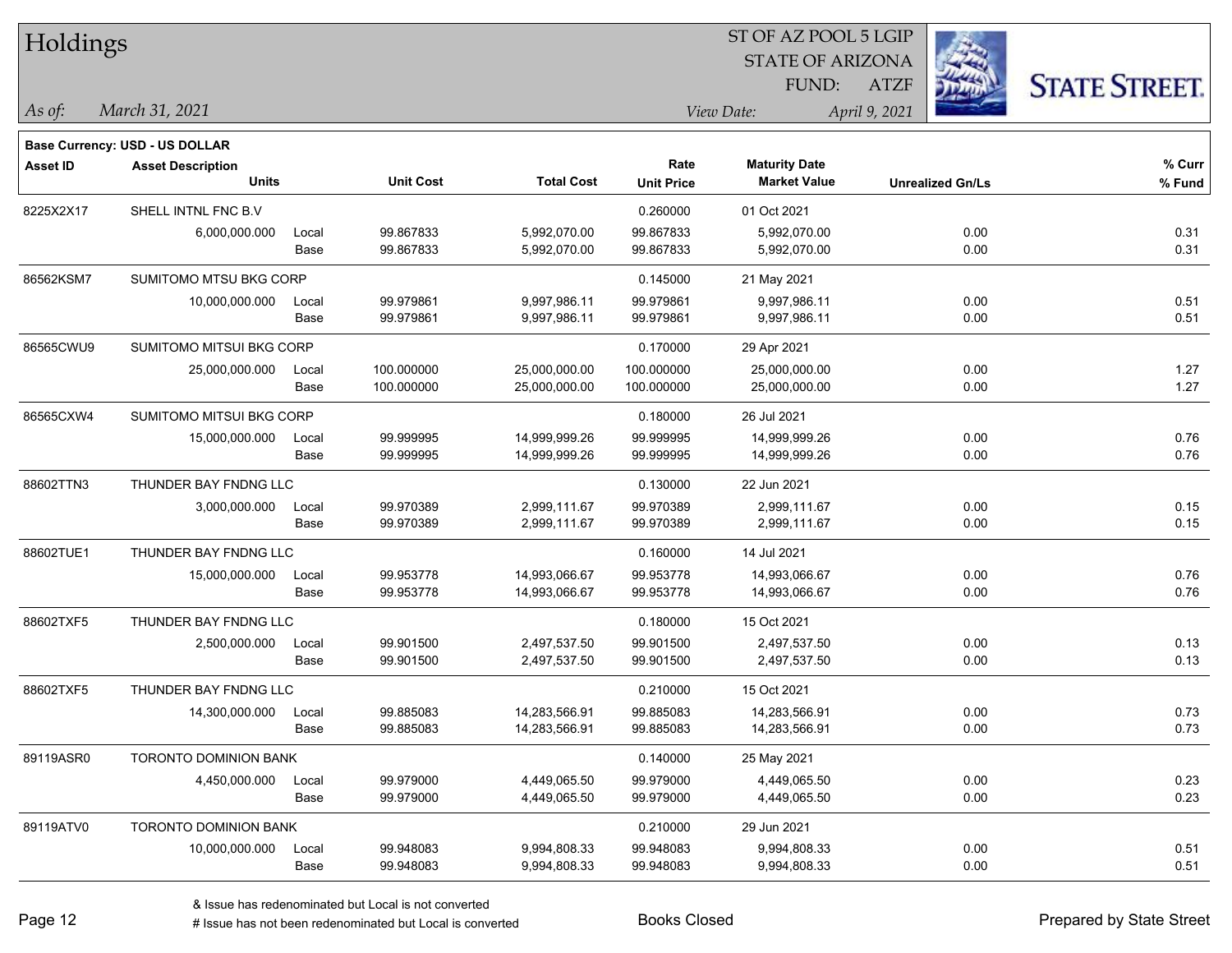| Holdings        |                                       |       |                  |                   | ST OF AZ POOL 5 LGIP |                         |                         |                      |  |  |
|-----------------|---------------------------------------|-------|------------------|-------------------|----------------------|-------------------------|-------------------------|----------------------|--|--|
|                 |                                       |       |                  |                   |                      | <b>STATE OF ARIZONA</b> |                         |                      |  |  |
|                 |                                       |       |                  |                   |                      | FUND:                   | <b>ATZF</b>             | <b>STATE STREET.</b> |  |  |
| As of:          | March 31, 2021                        |       |                  |                   |                      | View Date:              | April 9, 2021           |                      |  |  |
|                 | <b>Base Currency: USD - US DOLLAR</b> |       |                  |                   |                      |                         |                         |                      |  |  |
| <b>Asset ID</b> | <b>Asset Description</b>              |       |                  |                   | Rate                 | <b>Maturity Date</b>    |                         | % Curr               |  |  |
|                 | <b>Units</b>                          |       | <b>Unit Cost</b> | <b>Total Cost</b> | <b>Unit Price</b>    | <b>Market Value</b>     | <b>Unrealized Gn/Ls</b> | % Fund               |  |  |
| 89119BBR6       | <b>TORONTO DOMINION BANK</b>          |       |                  |                   | 0.200000             | 25 Feb 2022             |                         |                      |  |  |
|                 | 23,000,000.000                        | Local | 99.816667        | 22,957,833.33     | 99.816667            | 22,957,833.33           | 0.00                    | 1.17                 |  |  |
|                 |                                       | Base  | 99.816667        | 22,957,833.33     | 99.816667            | 22,957,833.33           | 0.00                    | 1.17                 |  |  |
| 89233GRP3       | <b>TOYOTA MOTOR CREDIT</b>            |       |                  |                   | 0.210000             | 23 Apr 2021             |                         |                      |  |  |
|                 | 25,000,000.000                        | Local | 99.987167        | 24,996,791.67     | 99.987167            | 24,996,791.67           | 0.00                    | 1.27                 |  |  |
|                 |                                       | Base  | 99.987167        | 24,996,791.67     | 99.987167            | 24,996,791.67           | 0.00                    | 1.27                 |  |  |
| 89233GTV8       | <b>TOYOTA MOTOR CREDIT</b>            |       |                  |                   | 0.120000             | 29 Jun 2021             |                         |                      |  |  |
|                 | 25,000,000.000                        | Local | 99.970333        | 24,992,583.33     | 99.970333            | 24,992,583.33           | 0.00                    | 1.27                 |  |  |
|                 |                                       | Base  | 99.970333        | 24,992,583.33     | 99.970333            | 24,992,583.33           | 0.00                    | 1.27                 |  |  |
| 90477DR16       | UNILEVER CAPITAL CRP                  |       |                  |                   | 0.110000             | 01 Apr 2021             |                         |                      |  |  |
|                 | 6,997,000.000                         | Local | 100.000000       | 6,997,000.00      | 100.000000           | 6,997,000.00            | 0.00                    | 0.36                 |  |  |
|                 |                                       | Base  | 100.000000       | 6,997,000.00      | 100.000000           | 6,997,000.00            | 0.00                    | 0.36                 |  |  |
| 90477DRE8       | UNILEVER CAPITAL CRP                  |       |                  |                   | 0.130000             | 14 Apr 2021             |                         |                      |  |  |
|                 | 16,915,000.000                        | Local | 99.995306        | 16,914,205.93     | 99.995306            | 16,914,205.93           | 0.00                    | 0.86                 |  |  |
|                 |                                       | Base  | 99.995306        | 16,914,205.93     | 99.995306            | 16,914,205.93           | 0.00                    | 0.86                 |  |  |
| 90477DRS7       | UNILEVER CAPITAL CRP                  |       |                  |                   | 0.070000             | 26 Apr 2021             |                         |                      |  |  |
|                 | 10,000,000.000                        | Local | 99.995139        | 9,999,513.89      | 99.995139            | 9,999,513.89            | 0.00                    | 0.51                 |  |  |
|                 |                                       | Base  | 99.995139        | 9,999,513.89      | 99.995139            | 9,999,513.89            | 0.00                    | 0.51                 |  |  |
| 90477DT14       | UNILEVER CAPITAL CRP                  |       |                  |                   | 0.100000             | 01 Jun 2021             |                         |                      |  |  |
|                 | 15,000,000.000                        | Local | 99.983056        | 14,997,458.33     | 99.983056            | 14,997,458.33           | 0.00                    | 0.76                 |  |  |
|                 |                                       | Base  | 99.983056        | 14,997,458.33     | 99.983056            | 14,997,458.33           | 0.00                    | 0.76                 |  |  |
| 91058TRG3       | UNITED HEALTHCARE CO                  |       |                  |                   | 0.130000             | 16 Apr 2021             |                         |                      |  |  |
|                 | 20,000,000.000                        | Local | 99.994583        | 19,998,916.67     | 99.994583            | 19,998,916.67           | 0.00                    | 1.02                 |  |  |
|                 |                                       | Base  | 99.994583        | 19,998,916.67     | 99.994583            | 19,998,916.67           | 0.00                    | 1.02                 |  |  |
| 92646KR12       | <b>VICTORY RECEIVABLES</b>            |       |                  |                   | 0.120000             | 01 Apr 2021             |                         |                      |  |  |
|                 | 8,900,000.000                         | Local | 100.000000       | 8,900,000.00      | 100.000000           | 8,900,000.00            | 0.00                    | 0.45                 |  |  |
|                 |                                       | Base  | 100.000000       | 8,900,000.00      | 100.000000           | 8,900,000.00            | 0.00                    | 0.45                 |  |  |
| 92646KR12       | VICTORY RECEIVABLES                   |       |                  |                   | 0.200000             | 01 Apr 2021             |                         |                      |  |  |
|                 | 10,000,000.000                        | Local | 100.000000       | 10,000,000.00     | 100.000000           | 10,000,000.00           | 0.00                    | 0.51                 |  |  |
|                 |                                       | Base  | 100.000000       | 10,000,000.00     | 100.000000           | 10,000,000.00           | 0.00                    | 0.51                 |  |  |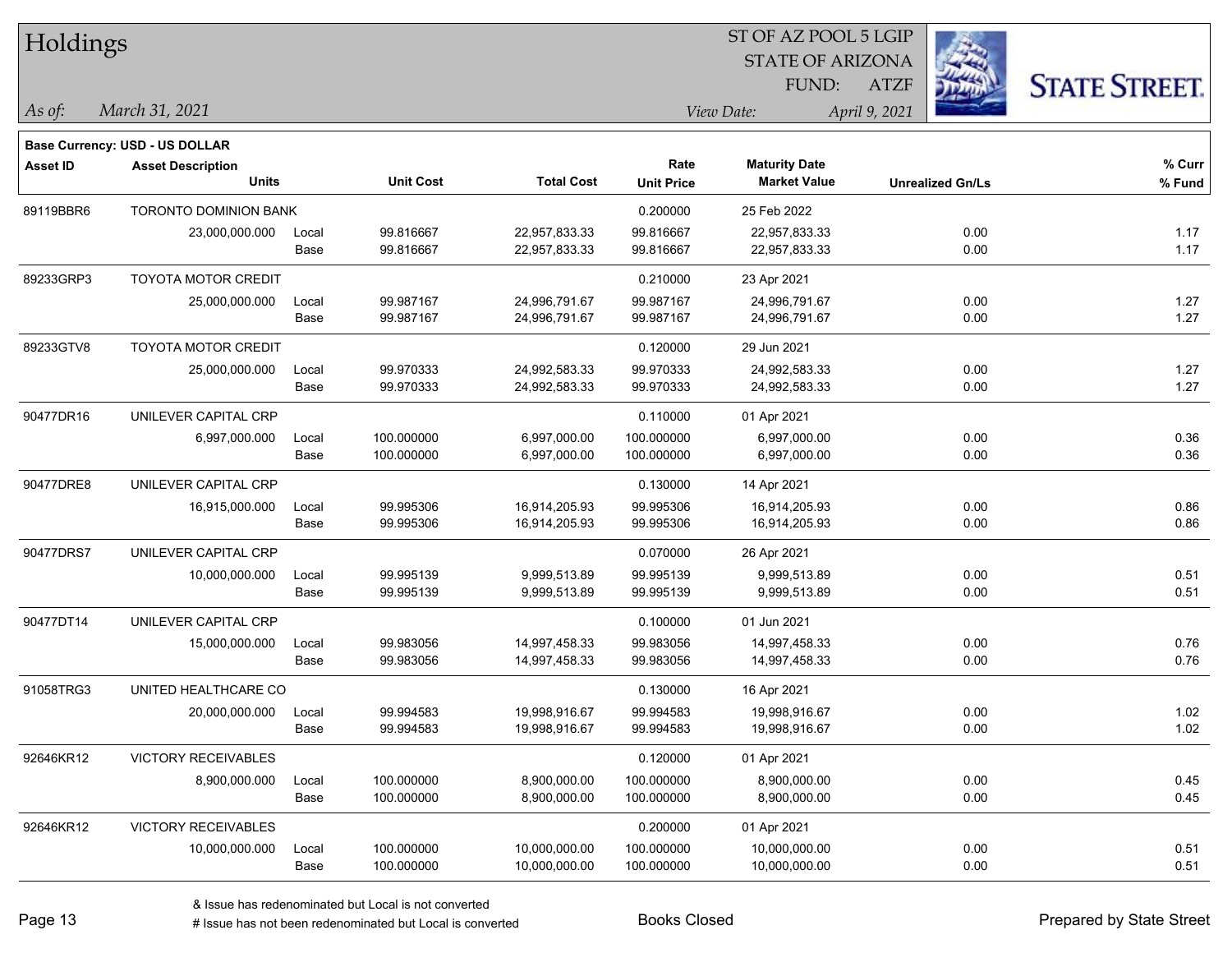|                        | Holdings                                |       |                  |                   |                   | ST OF AZ POOL 5 LGIP    |                         |                      |
|------------------------|-----------------------------------------|-------|------------------|-------------------|-------------------|-------------------------|-------------------------|----------------------|
|                        |                                         |       |                  |                   |                   | <b>STATE OF ARIZONA</b> |                         |                      |
|                        |                                         |       |                  |                   |                   | FUND:                   | <b>ATZF</b>             | <b>STATE STREET.</b> |
| $\vert$ As of:         | March 31, 2021                          |       |                  |                   |                   | View Date:              | April 9, 2021           |                      |
|                        | <b>Base Currency: USD - US DOLLAR</b>   |       |                  |                   |                   |                         |                         |                      |
| <b>Asset ID</b>        | <b>Asset Description</b>                |       |                  |                   | Rate              | <b>Maturity Date</b>    |                         | % Curr               |
|                        | <b>Units</b>                            |       | <b>Unit Cost</b> | <b>Total Cost</b> | <b>Unit Price</b> | <b>Market Value</b>     | <b>Unrealized Gn/Ls</b> | % Fund               |
| 92646KS45              | <b>VICTORY RECEIVABLES</b>              |       |                  |                   | 0.150000          | 04 May 2021             |                         |                      |
|                        | 20,000,000.000                          | Local | 99.986250        | 19,997,250.00     | 99.986250         | 19,997,250.00           | 0.00                    | 1.02                 |
|                        |                                         | Base  | 99.986250        | 19,997,250.00     | 99.986250         | 19,997,250.00           | 0.00                    | 1.02                 |
| 92646KT77              | <b>VICTORY RECEIVABLES</b>              |       |                  |                   | 0.130000          | 07 Jun 2021             |                         |                      |
|                        | 10,000,000.000                          | Local | 99.975806        | 9,997,580.55      | 99.975806         | 9,997,580.55            | 0.00                    | 0.51                 |
|                        |                                         | Base  | 99.975806        | 9,997,580.55      | 99.975806         | 9,997,580.55            | 0.00                    | 0.51                 |
| 927YHY004              | RBC CAPITAL MARKETS REPO 04/16 VAR      |       |                  |                   | 0.005000          | 01 Apr 2021             |                         |                      |
|                        | 100,000,000.000                         | Local | 100.000000       | 100,000,000.00    | 100.000000        | 100,000,000.00          | 0.00                    | 5.10                 |
|                        |                                         | Base  | 100.000000       | 100,000,000.00    | 100.000000        | 100,000,000.00          | 0.00                    | 5.10                 |
| 966VMM002              | JP MORGAN MONEY MARKET                  |       |                  |                   | 0.000000          | 01 Apr 2021             |                         |                      |
|                        | 35,000,000.000                          | Local | 100.000000       | 35,000,000.00     | 100.000000        | 35,000,000.00           | 0.00                    | 1.78                 |
|                        |                                         | Base  | 100.000000       | 35,000,000.00     | 100.000000        | 35,000,000.00           | 0.00                    | 1.78                 |
| 979QRC005              | <b>BANK OF AMERICA REPO</b>             |       |                  |                   | 0.005000          | 01 Apr 2021             |                         |                      |
|                        | 51,812,253.060                          | Local | 100.000000       | 51,812,253.06     | 100.000000        | 51,812,253.06           | 0.00                    | 2.64                 |
|                        |                                         | Base  | 100.000000       | 51,812,253.06     | 100.000000        | 51,812,253.06           | 0.00                    | 2.64                 |
| <b>US DOLLAR Total</b> |                                         |       |                  |                   |                   |                         |                         |                      |
|                        | 1,879,012,253.060                       | Local |                  | 1,878,627,182.07  |                   | 1,878,627,182.07        | 0.00                    | 95.74                |
|                        |                                         | Base  |                  | 1,878,627,182.07  |                   | 1,878,627,182.07        | 0.00                    | 95.74                |
|                        | <b>CASH EQUIVALENT Total</b>            |       |                  |                   |                   |                         |                         |                      |
|                        | 1,879,012,253.060                       | Base  |                  | 1,878,627,182.07  |                   | 1,878,627,182.07        | 0.00                    | 95.74                |
| <b>FIXED INCOME</b>    |                                         |       |                  |                   |                   |                         |                         |                      |
| US DOLLAR              |                                         |       |                  |                   |                   |                         | Exchange Rate:          | 1.000000             |
| 12598AAA8              | CNH EQUIPMENT TRUST CNH 2021 A A1       |       |                  |                   | 0.134470          | 15 Mar 2022             |                         |                      |
|                        | 8,250,000.000                           | Local | 100.000000       | 8,250,000.00      | 100.022950        | 8,251,893.38            | 1,893.38                | 0.42                 |
| Original Face:         | 8,250,000.000                           | Base  | 100.000000       | 8,250,000.00      | 100.022950        | 8,251,893.38            | 1,893.38                | 0.42                 |
| 14316HAA0              | CARMAX AUTO OWNER TRUST CARMX 2020 4 A1 |       |                  |                   | 0.241980          | 15 Oct 2021             |                         |                      |
|                        | 1,588,201.130                           | Local | 100.000000       | 1,588,201.13      | 100.001520        | 1,588,225.27            | 24.14                   | 0.08                 |
| Original Face:         | 12,000,000.000                          | Base  | 100.000000       | 1,588,201.13      | 100.001520        | 1,588,225.27            | 24.14                   | 0.08                 |
|                        |                                         |       |                  |                   |                   |                         |                         |                      |

& Issue has redenominated but Local is not converted

# Issue has not been redenominated but Local is converted Books Closed Prepared by State Street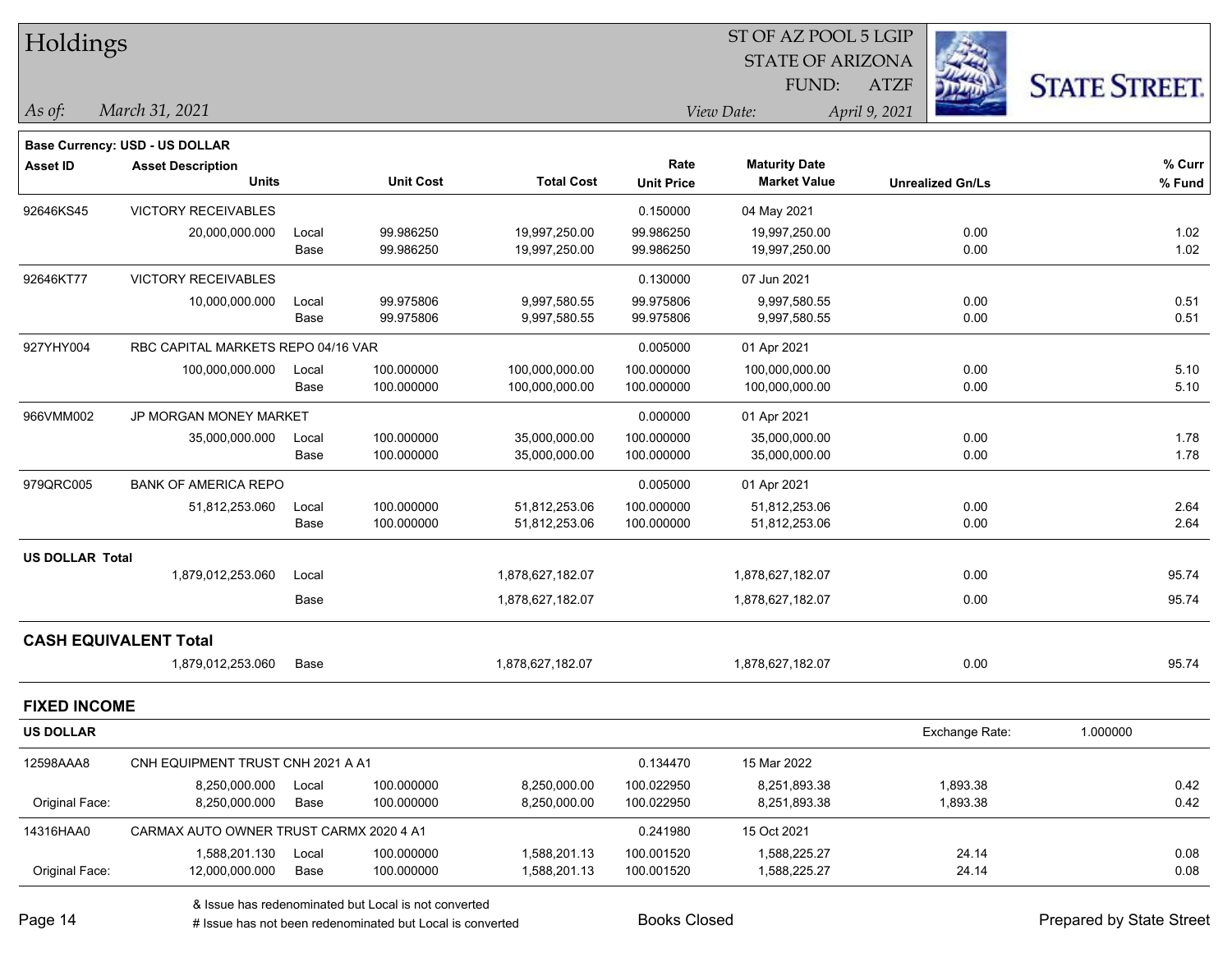| Holdings        |                                                      |             |                  |                   |                   | ST OF AZ POOL 5 LGIP    |                         |                      |
|-----------------|------------------------------------------------------|-------------|------------------|-------------------|-------------------|-------------------------|-------------------------|----------------------|
|                 |                                                      |             |                  |                   |                   | <b>STATE OF ARIZONA</b> |                         |                      |
|                 |                                                      |             |                  |                   |                   | FUND:                   | <b>ATZF</b>             | <b>STATE STREET.</b> |
| As of:          | March 31, 2021                                       |             |                  |                   |                   | View Date:              | April 9, 2021           |                      |
|                 | <b>Base Currency: USD - US DOLLAR</b>                |             |                  |                   |                   |                         |                         |                      |
| <b>Asset ID</b> | <b>Asset Description</b>                             |             |                  |                   | Rate              | <b>Maturity Date</b>    |                         | % Curr               |
|                 | <b>Units</b>                                         |             | <b>Unit Cost</b> | <b>Total Cost</b> | <b>Unit Price</b> | <b>Market Value</b>     | <b>Unrealized Gn/Ls</b> | % Fund               |
| 14316NAA7       | CARMAX AUTO OWNER TRUST CARMX 2021 1 A1              |             |                  |                   | 0.172380          | 15 Feb 2022             |                         |                      |
|                 | 4,597,086.490                                        | Local       | 100.000000       | 4,597,086.49      | 100.000690        | 4,597,118.21            | 31.72                   | 0.23                 |
| Original Face:  | 7,000,000.000                                        | Base        | 100.000000       | 4,597,086.49      | 100.000690        | 4,597,118.21            | 31.72                   | 0.23                 |
| 313396M91       | FREDDIE MAC DISCOUNT NT DISCOUNT NOT 11/20 0.00000   |             |                  |                   |                   | 02 Nov 2020             |                         |                      |
|                 | 0.000                                                | Local       | 0.000000         | $-0.10$           | 0.000000          | 0.00                    | 0.10                    | 0.00                 |
|                 |                                                      | Base        | 0.000000         | $-0.10$           | 0.000000          | 0.00                    | 0.10                    | 0.00                 |
| 34532NAA3       | FORD CREDIT AUTO OWNER TRUST FORDO 2021 A A1         |             |                  |                   | 0.119410          | 15 Mar 2022             |                         |                      |
|                 | 8,041,756.330                                        | Local       | 100.000000       | 8,041,756.33      | 100.022570        | 8,043,571.35            | 1,815.02                | 0.41                 |
| Original Face:  | 10,000,000.000                                       | Base        | 100.000000       | 8,041,756.33      | 100.022570        | 8,043,571.35            | 1,815.02                | 0.41                 |
| 41284NAA8       | HARLEY DAVIDSON MOTORCYCLE TRU HDMOT 2021 A A1       |             |                  |                   | 0.130420          | 15 Feb 2022             |                         |                      |
|                 | 4,012,713.120                                        | Local       | 100.000000       | 4,012,713.12      | 100.022830        | 4,013,629.22            | 916.10                  | 0.20                 |
| Original Face:  | 5,500,000.000                                        | Base        | 100.000000       | 4,012,713.12      | 100.022830        | 4,013,629.22            | 916.10                  | 0.20                 |
| 43813KAA0       | HONDA AUTO RECEIVABLES OWNER T HAROT 2020 3 A1       |             |                  |                   | 0.188770          | 18 Oct 2021             |                         |                      |
|                 | 1,358,661.400                                        | Local       | 100.000000       | 1,358,661.40      | 100.000000        | 1,358,661.40            | 0.00                    | 0.07                 |
| Original Face:  | 10,500,000.000                                       | Base        | 100.000000       | 1,358,661.40      | 100.000000        | 1,358,661.40            | 0.00                    | 0.07                 |
| 44891PAA2       | HYUNDAI AUTO LEASE SECURITIZAT HALST 2020 B A1 144A  |             |                  |                   | 0.200760          | 15 Oct 2021             |                         |                      |
|                 | 15,933.340                                           | Local       | 100.000000       | 15,933.34         | 99.999830         | 15,933.31               | $-0.03$                 | 0.00                 |
| Original Face:  | 5,000,000.000                                        | Base        | 100.000000       | 15,933.34         | 99.999830         | 15,933.31               | $-0.03$                 | 0.00                 |
| 44891RAA8       | <b>HYUNDAI AUTO RECEIVABLES TRUST HART 2020 C A1</b> |             |                  |                   | 0.185750          | 15 Nov 2021             |                         |                      |
|                 | 2,730,851.590                                        | Local       | 100.000000       | 2,730,851.59      | 100.000090        | 2,730,854.05            | 2.46                    | 0.14                 |
| Original Face:  | 10,000,000.000                                       | Base        | 100.000000       | 2,730,851.59      | 100.000090        | 2,730,854.05            | 2.46                    | 0.14                 |
| 44891TAA4       | HYUNDAI AUTO LEASE SECURITIZAT HALST 2021 A A1 144A  |             |                  |                   | 0.170650          | 18 Jan 2022             |                         |                      |
|                 | 3,627,260.170                                        | Local       | 100.000000       | 3,627,260.17      | 100.024600        | 3,628,152.48            | 892.31                  | 0.18                 |
| Original Face:  | 6,600,000.000 Base                                   |             | 100.000000       | 3,627,260.17      | 100.024600        | 3,628,152.48            | 892.31                  | 0.18                 |
| 45818KR20       | IADB DISCOUNT NOTE DISCOUNT NOT 11/20 0.00000        |             |                  |                   |                   | 27 Nov 2020             |                         |                      |
|                 |                                                      | 0.000 Local | 0.000000         | $-0.13$           | 0.000000          | 0.00                    | 0.13                    | 0.00                 |
|                 |                                                      | Base        | 0.000000         | $-0.13$           | 0.000000          | 0.00                    | 0.13                    | 0.00                 |
| 45818LAL4       | IADB DISCOUNT NOTE DISCOUNT NOT 01/21 0.00000        |             |                  |                   |                   | 11 Jan 2021             |                         |                      |
|                 | 0.000                                                | Local       | 0.000000         | $-0.09$           | 0.000000          | 0.00                    | 0.09                    | 0.00                 |
|                 |                                                      | Base        | 0.000000         | $-0.09$           | 0.000000          | 0.00                    | 0.09                    | 0.00                 |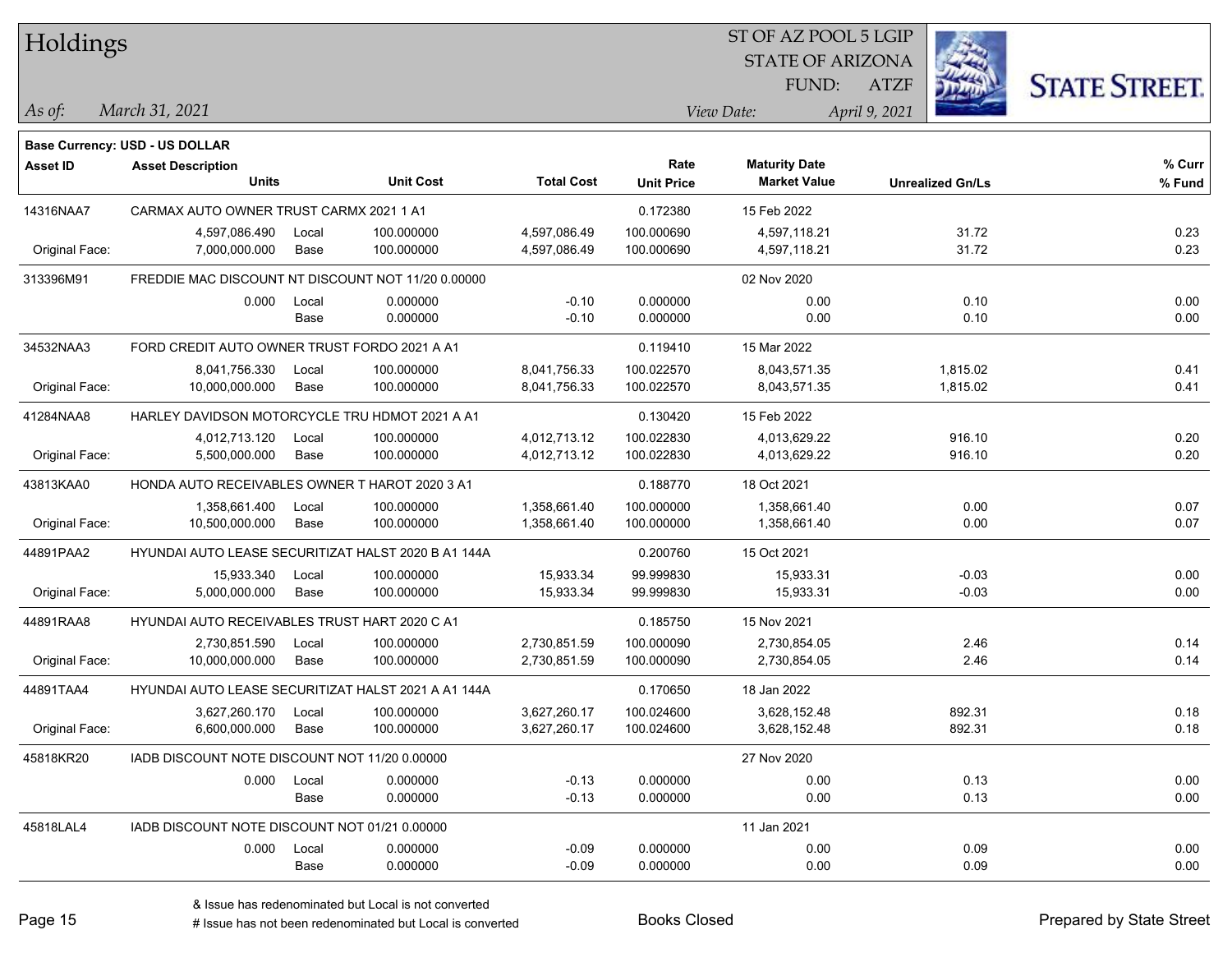| Holdings        |                                                            |       |                  |                   | ST OF AZ POOL 5 LGIP |                         |                         |                     |  |  |
|-----------------|------------------------------------------------------------|-------|------------------|-------------------|----------------------|-------------------------|-------------------------|---------------------|--|--|
|                 |                                                            |       |                  |                   |                      | <b>STATE OF ARIZONA</b> |                         |                     |  |  |
|                 |                                                            |       |                  |                   |                      | FUND:                   | <b>ATZF</b>             | <b>STATE STREET</b> |  |  |
| $ $ As of:      | March 31, 2021                                             |       |                  |                   |                      | View Date:              | April 9, 2021           |                     |  |  |
|                 |                                                            |       |                  |                   |                      |                         |                         |                     |  |  |
| <b>Asset ID</b> | Base Currency: USD - US DOLLAR<br><b>Asset Description</b> |       |                  |                   | Rate                 | <b>Maturity Date</b>    |                         | % Curr              |  |  |
|                 | <b>Units</b>                                               |       | <b>Unit Cost</b> | <b>Total Cost</b> | <b>Unit Price</b>    | <b>Market Value</b>     | <b>Unrealized Gn/Ls</b> | % Fund              |  |  |
| 459052D37       | IBRD DISCOUNT NOTE DISCOUNT NOT 08/20 0.00000              |       |                  |                   |                      | 24 Aug 2020             |                         |                     |  |  |
|                 | 0.000                                                      | Local | 0.000000         | $-0.02$           | 0.000000             | 0.00                    | 0.02                    | 0.00                |  |  |
|                 |                                                            | Base  | 0.000000         | $-0.02$           | 0.000000             | 0.00                    | 0.02                    | 0.00                |  |  |
| 459052F92       | IBRD DISCOUNT NOTE DISCOUNT NOT 09/20 0.00000              |       |                  |                   |                      | 15 Sep 2020             |                         |                     |  |  |
|                 | 0.000                                                      | Local | 0.000000         | $-0.05$           | 0.000000             | 0.00                    | 0.05                    | 0.00                |  |  |
|                 |                                                            | Base  | 0.000000         | $-0.05$           | 0.000000             | 0.00                    | 0.05                    | 0.00                |  |  |
| 58770GAA8       | MERCEDES BENZ AUTO LEASE TRUST MBALT 2021 A A1             |       |                  |                   | 0.146940             | 15 Feb 2022             |                         |                     |  |  |
|                 | 5,848,242.540                                              | Local | 100.000000       | 5,848,242.54      | 99.998110            | 5,848,132.01            | $-110.53$               | 0.30                |  |  |
| Original Face:  | 10,500,000.000                                             | Base  | 100.000000       | 5,848,242.54      | 99.998110            | 5,848,132.01            | $-110.53$               | 0.30                |  |  |
| 9127962J7       | TREASURY BILL 10/20 0.00000                                |       |                  |                   |                      | 01 Oct 2020             |                         |                     |  |  |
|                 | 0.000                                                      | Local | 0.000000         | $-0.07$           | 0.000000             | 0.00                    | 0.07                    | 0.00                |  |  |
|                 |                                                            | Base  | 0.000000         | $-0.07$           | 0.000000             | 0.00                    | 0.07                    | 0.00                |  |  |
| 9127962W8       | TREASURY BILL 06/20 0.00000                                |       |                  |                   |                      | 23 Jun 2020             |                         |                     |  |  |
|                 | 0.000                                                      | Local | 0.000000         | $-0.07$           | 0.000000             | 0.00                    | 0.07                    | 0.00                |  |  |
|                 |                                                            | Base  | 0.000000         | $-0.07$           | 0.000000             | 0.00                    | 0.07                    | 0.00                |  |  |
| 9127962X6       | TREASURY BILL 06/20 0.00000                                |       |                  |                   | 0.010000             | 30 Jun 2020             |                         |                     |  |  |
|                 | 0.000                                                      | Local | 0.000000         | 232.81            | 0.000000             | 0.00                    | $-232.81$               | 0.00                |  |  |
|                 |                                                            | Base  | 0.000000         | 232.81            | 0.000000             | 0.00                    | $-232.81$               | 0.00                |  |  |
| 9127963F4       | TREASURY BILL 07/20 0.00000                                |       |                  |                   |                      | 21 Jul 2020             |                         |                     |  |  |
|                 | 0.000                                                      | Local | 0.000000         | $-0.04$           | 0.000000             | 0.00                    | 0.04                    | 0.00                |  |  |
|                 |                                                            | Base  | 0.000000         | $-0.04$           | 0.000000             | 0.00                    | 0.04                    | 0.00                |  |  |
| 9127963J6       | TREASURY BILL 12/20 0.00000                                |       |                  |                   |                      | 10 Dec 2020             |                         |                     |  |  |
|                 | 0.000                                                      | Local | 0.000000         | $-0.03$           | 0.000000             | 0.00                    | 0.03                    | 0.00                |  |  |
|                 |                                                            | Base  | 0.000000         | $-0.03$           | 0.000000             | 0.00                    | 0.03                    | 0.00                |  |  |
| 9127963P2       | TREASURY BILL 08/20 0.00000                                |       |                  |                   |                      | 18 Aug 2020             |                         |                     |  |  |
|                 | 0.000                                                      | Local | 0.000000         | $-0.07$           | 0.000000             | 0.00                    | 0.07                    | 0.00                |  |  |
|                 |                                                            | Base  | 0.000000         | $-0.07$           | 0.000000             | 0.00                    | 0.07                    | 0.00                |  |  |
| 9127963Q0       | TREASURY BILL 08/20 0.00000                                |       |                  |                   |                      | 25 Aug 2020             |                         |                     |  |  |
|                 | 0.000                                                      | Local | 0.000000         | $-0.03$           | 0.000000             | 0.00                    | 0.03                    | 0.00                |  |  |
|                 |                                                            | Base  | 0.000000         | $-0.03$           | 0.000000             | 0.00                    | 0.03                    | 0.00                |  |  |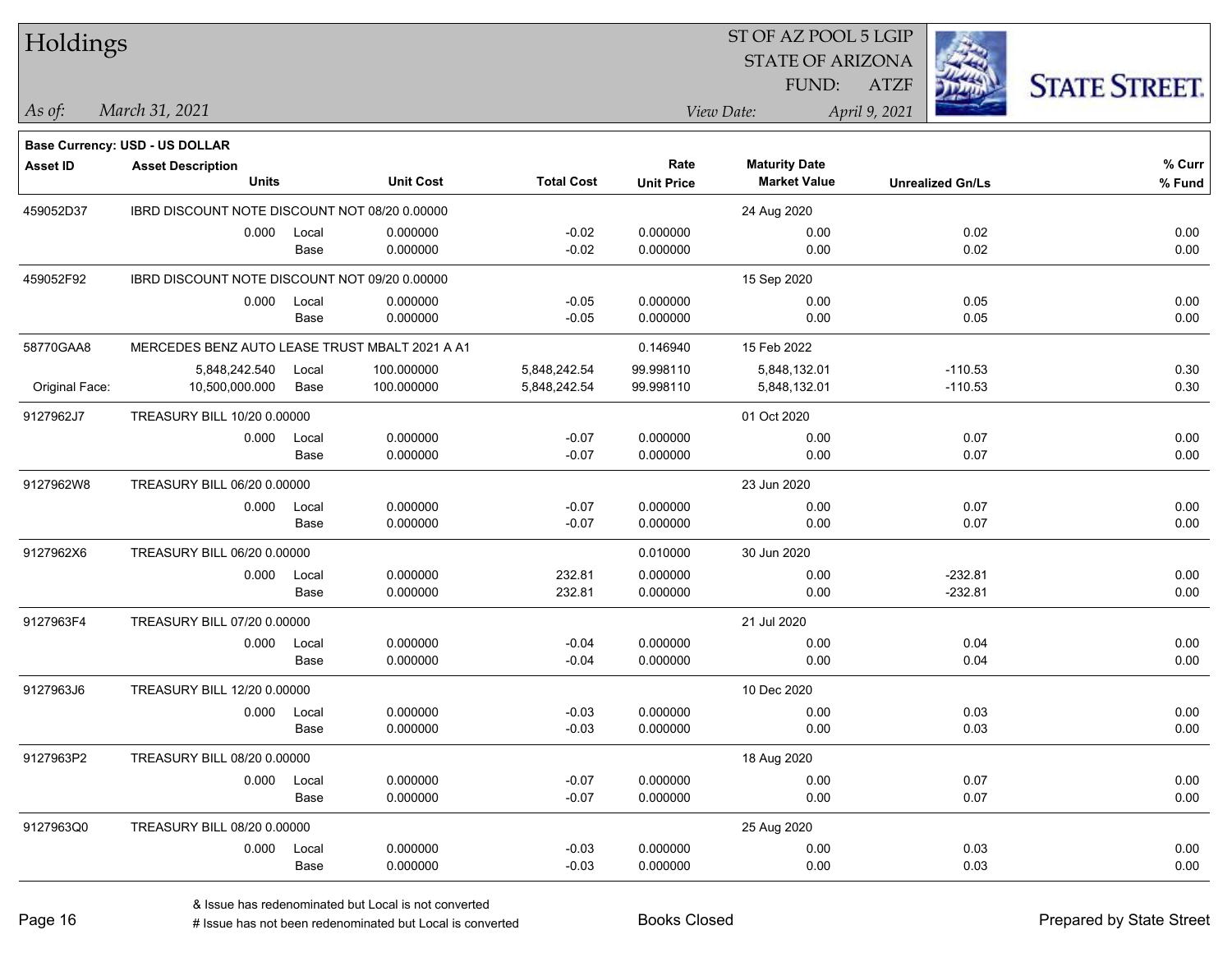| Holdings        |                                          |       |                  |                   |                   | ST OF AZ POOL 5 LGIP    |                         |                      |
|-----------------|------------------------------------------|-------|------------------|-------------------|-------------------|-------------------------|-------------------------|----------------------|
|                 |                                          |       |                  |                   |                   | <b>STATE OF ARIZONA</b> |                         |                      |
|                 |                                          |       |                  |                   |                   | FUND:                   | ATZF                    | <b>STATE STREET.</b> |
| As of:          | March 31, 2021                           |       |                  |                   |                   | View Date:              | April 9, 2021           |                      |
|                 |                                          |       |                  |                   |                   |                         |                         |                      |
|                 | <b>Base Currency: USD - US DOLLAR</b>    |       |                  |                   | Rate              | <b>Maturity Date</b>    |                         | % Curr               |
| <b>Asset ID</b> | <b>Asset Description</b><br><b>Units</b> |       | <b>Unit Cost</b> | <b>Total Cost</b> | <b>Unit Price</b> | <b>Market Value</b>     | <b>Unrealized Gn/Ls</b> | % Fund               |
| 9127964A4       | TREASURY BILL 09/20 0.00000              |       |                  |                   | 0.010000          | 29 Sep 2020             |                         |                      |
|                 | 0.000                                    | Local | 0.000000         | $-0.04$           | 0.000000          | 0.00                    | 0.04                    | 0.00                 |
|                 |                                          | Base  | 0.000000         | $-0.04$           | 0.000000          | 0.00                    | 0.04                    | 0.00                 |
| 9127964J5       | TREASURY BILL 10/20 0.00000              |       |                  |                   |                   | 20 Oct 2020             |                         |                      |
|                 | 0.000                                    | Local | 0.000000         | $-0.04$           | 0.000000          | 0.00                    | 0.04                    | 0.00                 |
|                 |                                          | Base  | 0.000000         | $-0.04$           | 0.000000          | 0.00                    | 0.04                    | 0.00                 |
| 9127964P1       | TREASURY BILL 04/21 0.00000              |       |                  |                   |                   | 01 Apr 2021             |                         |                      |
|                 | 10,000,000.000                           | Local | 100.000000       | 10,000,000.00     | 100.000000        | 10,000,000.00           | 0.00                    | 0.51                 |
|                 |                                          | Base  | 100.000000       | 10,000,000.00     | 100.000000        | 10,000,000.00           | 0.00                    | 0.51                 |
| 9127964Y2       | TREASURY BILL 04/21 0.00000              |       |                  |                   | 0.010000          | 15 Apr 2021             |                         |                      |
|                 | 10,000,000.000                           | Local | 99.995528        | 9,999,552.78      | 99.999417         | 9,999,941.70            | 388.92                  | 0.51                 |
|                 |                                          | Base  | 99.995528        | 9,999,552.78      | 99.999417         | 9,999,941.70            | 388.92                  | 0.51                 |
| 9127965D7       | TREASURY BILL 12/20 0.00000              |       |                  |                   | 0.010000          | 22 Dec 2020             |                         |                      |
|                 | 0.000                                    | Local | 0.000000         | $-0.04$           | 0.000000          | 0.00                    | 0.04                    | 0.00                 |
|                 |                                          | Base  | 0.000000         | $-0.04$           | 0.000000          | 0.00                    | 0.04                    | 0.00                 |
| 912796A82       | TREASURY BILL 01/21 0.00000              |       |                  |                   |                   | 26 Jan 2021             |                         |                      |
|                 | 0.000                                    | Local | 0.000000         | $-0.07$           | 0.000000          | 0.00                    | 0.07                    | 0.00                 |
|                 |                                          | Base  | 0.000000         | $-0.07$           | 0.000000          | 0.00                    | 0.07                    | 0.00                 |
| 912796B40       | TREASURY BILL 07/21 0.00000              |       |                  |                   | 0.010000          | 01 Jul 2021             |                         |                      |
|                 | 10,000,000.000                           | Local | 99.975354        | 9,997,535.40      | 99.994312         | 9,999,431.20            | 1,895.80                | 0.51                 |
|                 |                                          | Base  | 99.975354        | 9,997,535.40      | 99.994312         | 9,999,431.20            | 1,895.80                | 0.51                 |
| 912796B99       | TREASURY BILL 02/21 0.00000              |       |                  |                   |                   | 23 Feb 2021             |                         |                      |
|                 | 0.000                                    | Local | 0.000000         | $-0.08$           | 0.000000          | 0.00                    | 0.08                    | 0.00                 |
|                 |                                          | Base  | 0.000000         | $-0.08$           | 0.000000          | 0.00                    | 0.08                    | 0.00                 |
| 912796F20       | TREASURY BILL 04/21 0.00000              |       |                  |                   |                   | 27 Apr 2021             |                         |                      |
|                 | 10,000,000.000                           | Local | 99.993500        | 9,999,350.00      | 99.998736         | 9,999,873.60            | 523.60                  | 0.51                 |
|                 |                                          | Base  | 99.993500        | 9,999,350.00      | 99.998736         | 9,999,873.60            | 523.60                  | 0.51                 |
| 912796WX3       | TREASURY BILL 07/20 0.00000              |       |                  |                   |                   | 23 Jul 2020             |                         |                      |
|                 | 0.000                                    | Local | 0.000000         | $-0.03$           | 0.000000          | 0.00                    | 0.03                    | 0.00                 |
|                 |                                          | Base  | 0.000000         | $-0.03$           | 0.000000          | 0.00                    | 0.03                    | 0.00                 |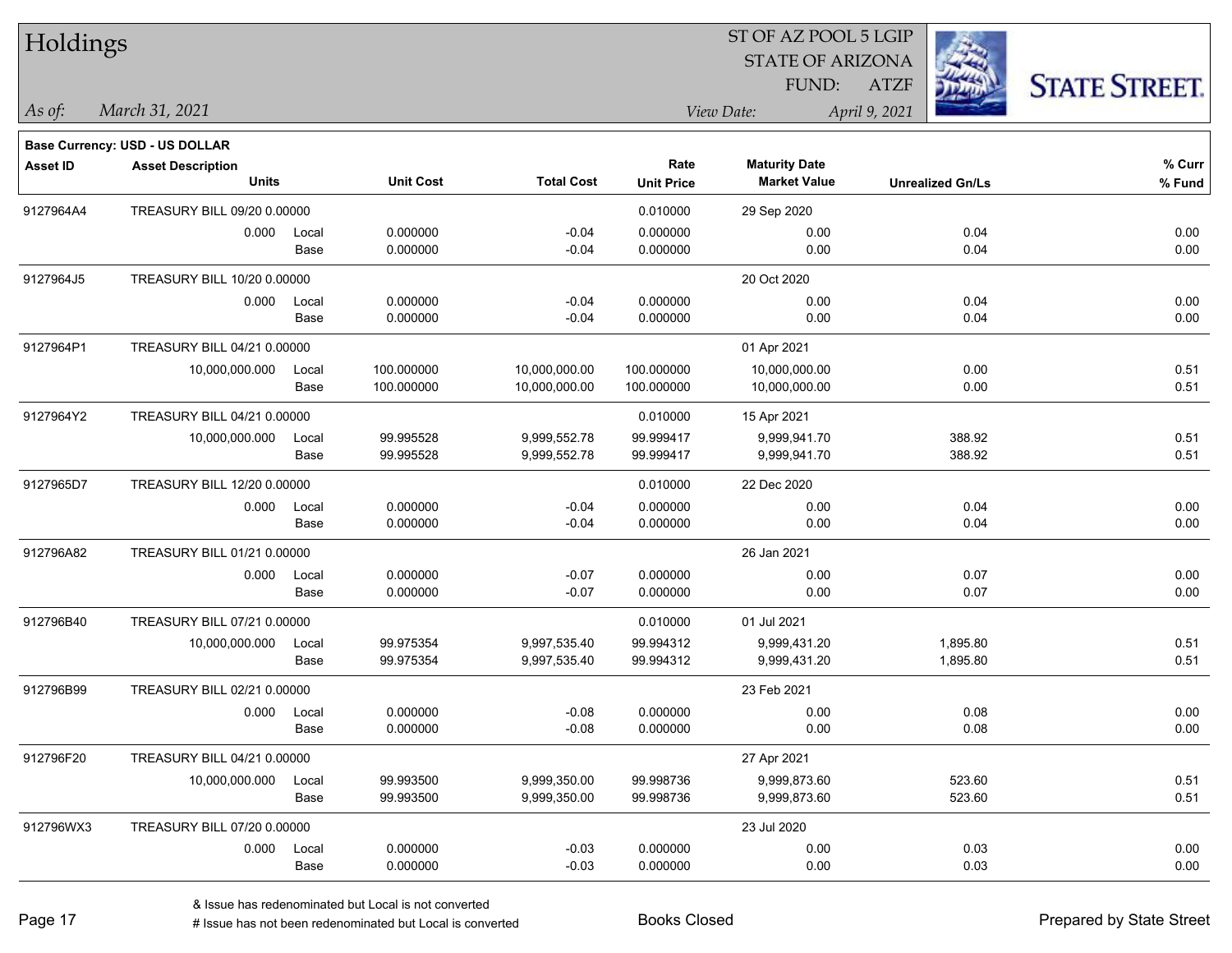| Holdings                  |                                                |       |                  |                   |                         | ST OF AZ POOL 5 LGIP |               |                         |                      |
|---------------------------|------------------------------------------------|-------|------------------|-------------------|-------------------------|----------------------|---------------|-------------------------|----------------------|
|                           |                                                |       |                  |                   | <b>STATE OF ARIZONA</b> |                      |               |                         |                      |
|                           |                                                |       |                  |                   |                         | FUND:                | ATZF          |                         | <b>STATE STREET.</b> |
| As of:                    | March 31, 2021                                 |       |                  |                   |                         | View Date:           | April 9, 2021 |                         |                      |
|                           | <b>Base Currency: USD - US DOLLAR</b>          |       |                  |                   |                         |                      |               |                         |                      |
| <b>Asset ID</b>           | <b>Asset Description</b>                       |       |                  |                   | Rate                    | <b>Maturity Date</b> |               |                         | % Curr               |
|                           | <b>Units</b>                                   |       | <b>Unit Cost</b> | <b>Total Cost</b> | <b>Unit Price</b>       | <b>Market Value</b>  |               | <b>Unrealized Gn/Ls</b> | % Fund               |
| 98164EAA3                 | WORLD OMNI AUTO RECEIVABLES TR WOART 2021 A A1 |       |                  |                   | 0.138570                | 15 Feb 2022          |               |                         |                      |
|                           | 3,442,475.260                                  | Local | 100.000000       | 3,442,475.26      | 100.024210              | 3,443,308.68         |               | 833.42                  | 0.18                 |
| Original Face:            | 5,400,000.000                                  | Base  | 100.000000       | 3,442,475.26      | 100.024210              | 3,443,308.68         |               | 833.42                  | 0.18                 |
| <b>US DOLLAR Total</b>    |                                                |       |                  |                   |                         |                      |               |                         |                      |
|                           | 83,513,181.370                                 | Local |                  | 83,509,851.36     |                         | 83,518,725.86        |               | 8,874.50                | 4.26                 |
| Original Face:            | 90,750,000.000                                 | Base  |                  | 83,509,851.36     |                         | 83,518,725.86        |               | 8,874.50                | 4.26                 |
| <b>FIXED INCOME Total</b> |                                                |       |                  |                   |                         |                      |               |                         |                      |
|                           | 83,513,181.370                                 | Base  |                  | 83,509,851.36     |                         | 83,518,725.86        |               | 8,874.50                | 4.26                 |
| Original Face:            | 90,750,000.000                                 |       |                  |                   |                         |                      |               |                         |                      |

Page 18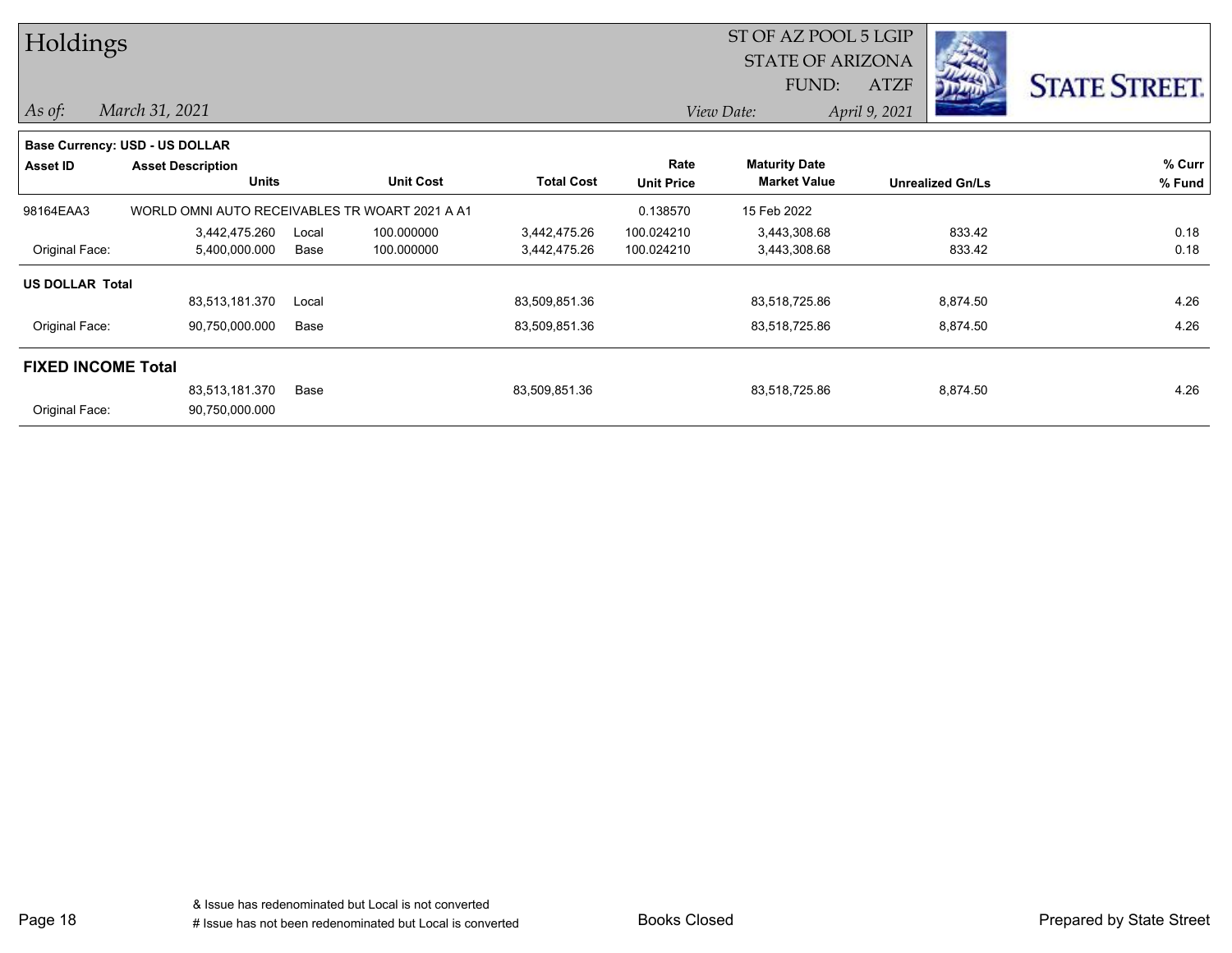| Holdings          |                                          |      |                  |                   |                           | ST OF AZ POOL 5 LGIP<br><b>STATE OF ARIZONA</b> |               |                         |                      |
|-------------------|------------------------------------------|------|------------------|-------------------|---------------------------|-------------------------------------------------|---------------|-------------------------|----------------------|
|                   |                                          |      |                  |                   |                           | FUND:                                           | <b>ATZF</b>   |                         | <b>STATE STREET.</b> |
| $\vert$ As of:    | March 31, 2021                           |      |                  |                   |                           | View Date:                                      | April 9, 2021 |                         |                      |
|                   | <b>Base Currency: USD - US DOLLAR</b>    |      |                  |                   |                           |                                                 |               |                         |                      |
| Asset ID          | <b>Asset Description</b><br><b>Units</b> |      | <b>Unit Cost</b> | <b>Total Cost</b> | Rate<br><b>Unit Price</b> | <b>Maturity Date</b><br><b>Market Value</b>     |               | <b>Unrealized Gn/Ls</b> | % Curr<br>% Fund     |
|                   |                                          |      |                  |                   |                           |                                                 |               |                         |                      |
| <b>FUND Total</b> |                                          |      |                  |                   |                           |                                                 |               |                         |                      |
|                   | 1,962,525,434.440                        | Base |                  | 1,962,137,033.44  |                           | 1,962,145,907.94                                |               | 8,874.50                | 100.00               |
| Original Face:    | 90,750,000.000                           |      |                  |                   |                           |                                                 |               |                         |                      |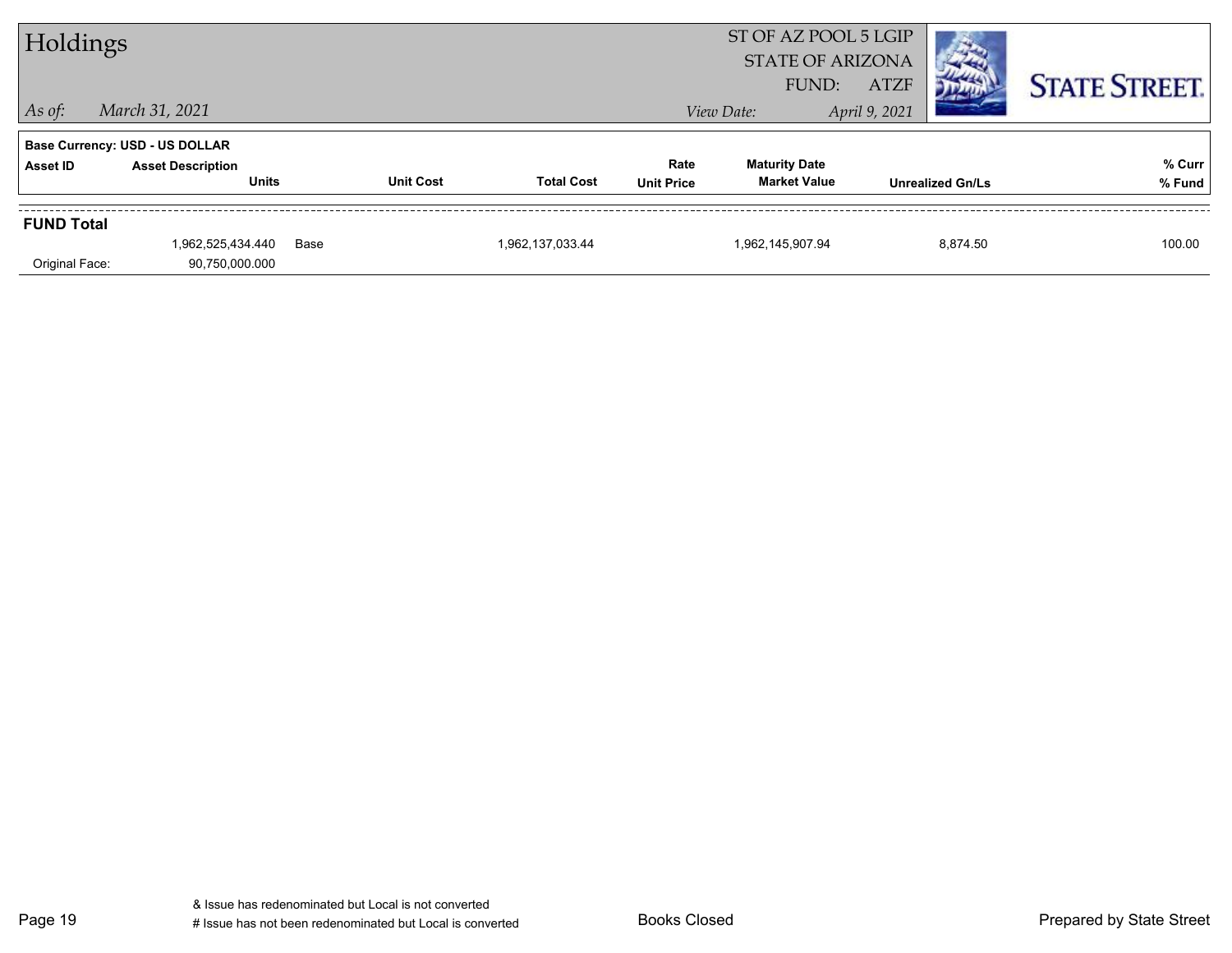## Holdings

## Currency Summary

*As of: March 31, 2021*

## ST OF AZ POOL 5 LGIP STATE OF ARIZONAATZF FUND:



*View Date:April 9, 2021*

## **Base Currency:USD - US DOLLAR**

| Dase Currency: USD - US DULLAR | <b>Units</b>      |       | <b>Total Cost</b> | <b>Market Value</b> | % Currency<br>% Fund | <b>Unreal Sec Gn/Ls</b> | <b>Unreal Curr Gn/Ls</b> | <b>Total Unreal Gn/Ls</b> |
|--------------------------------|-------------------|-------|-------------------|---------------------|----------------------|-------------------------|--------------------------|---------------------------|
| <b>US DOLLAR</b>               |                   |       |                   |                     |                      |                         | Exchange Rate:           | 1.000000                  |
| <b>CASH</b>                    |                   |       |                   |                     |                      |                         |                          |                           |
|                                | 0.010             | Local | 0.01              | 0.01                | 0.00                 | 0.00                    |                          | 0.00                      |
|                                |                   | Base  | 0.01              | 0.01                | 0.00                 | 0.00                    | 0.00                     | 0.00                      |
| <b>CASH EQUIVALENT</b>         |                   |       |                   |                     |                      |                         |                          |                           |
|                                | 1,879,012,253.060 | Local | 1,878,627,182.07  | 1,878,627,182.07    | 95.74                | 0.00                    |                          | 0.00                      |
|                                |                   | Base  | 1,878,627,182.07  | 1,878,627,182.07    | 95.74                | 0.00                    | 0.00                     | 0.00                      |
| <b>FIXED INCOME</b>            |                   |       |                   |                     |                      |                         |                          |                           |
|                                | 83,513,181.370    | Local | 83,509,851.36     | 83,518,725.86       | 4.26                 | 8,874.50                |                          | 8,874.50                  |
| Original Face:                 | 90,750,000.000    | Base  | 83,509,851.36     | 83,518,725.86       | 4.26                 | 8,874.50                | 0.00                     | 8,874.50                  |
| <b>US DOLLAR Total</b>         |                   |       |                   |                     |                      |                         |                          |                           |
|                                | 1,962,525,434.440 | Local | 1,962,137,033.44  | 1,962,145,907.94    | 100.00               | 8,874.50                |                          | 8,874.50                  |
| Original Face:                 | 90,750,000.000    | Base  | 1,962,137,033.44  | 1,962,145,907.94    | 100.00               | 8,874.50                | 0.00                     | 8,874.50                  |
| <b>FUND Total</b>              |                   |       |                   |                     |                      |                         |                          |                           |
|                                | 1,962,525,434.440 | Base  | 1,962,137,033.44  | 1,962,145,907.94    | 100.00               | 8,874.50                | 0.00                     | 8,874.50                  |
| Original Face:                 | 90,750,000.000    |       |                   |                     |                      |                         |                          |                           |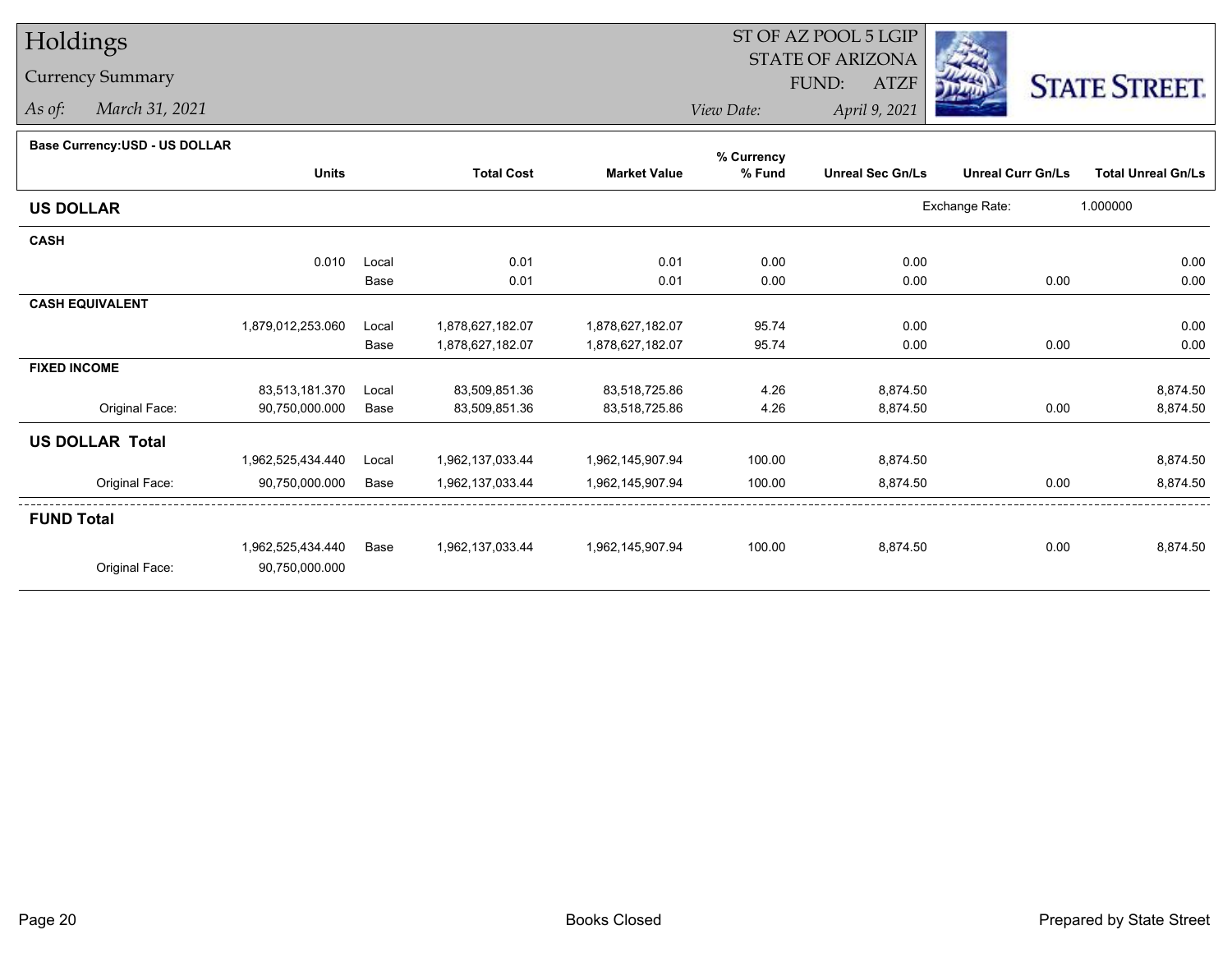| Holdings             |                                       |                   |                     |            | ST OF AZ POOL 5 LGIP<br><b>STATE OF ARIZONA</b> |                          |                           |
|----------------------|---------------------------------------|-------------------|---------------------|------------|-------------------------------------------------|--------------------------|---------------------------|
| <b>Asset Summary</b> |                                       |                   |                     |            | <b>ATZF</b><br>FUND:                            |                          | <b>STATE STREET.</b>      |
| As of:               | March 31, 2021                        |                   |                     | View Date: | April 9, 2021                                   |                          |                           |
|                      | <b>Base Currency: USD - US DOLLAR</b> |                   |                     |            |                                                 |                          |                           |
|                      | <b>Units</b>                          | <b>Total Cost</b> | <b>Market Value</b> | % Fund     | <b>Unreal Sec Gn/Ls</b>                         | <b>Unreal Curr Gn/Ls</b> | <b>Total Unreal Gn/Ls</b> |
| <b>CASH</b>          |                                       |                   |                     |            |                                                 |                          |                           |
| US DOLLAR            |                                       |                   |                     |            |                                                 |                          |                           |
|                      | 0.010                                 | 0.01              | 0.01                | 0.00       | 0.00                                            | 0.00                     | 0.00                      |
| <b>CASH Total</b>    | 0.010                                 | 0.01              | 0.01                | 0.00       | 0.00                                            | 0.00                     | 0.00                      |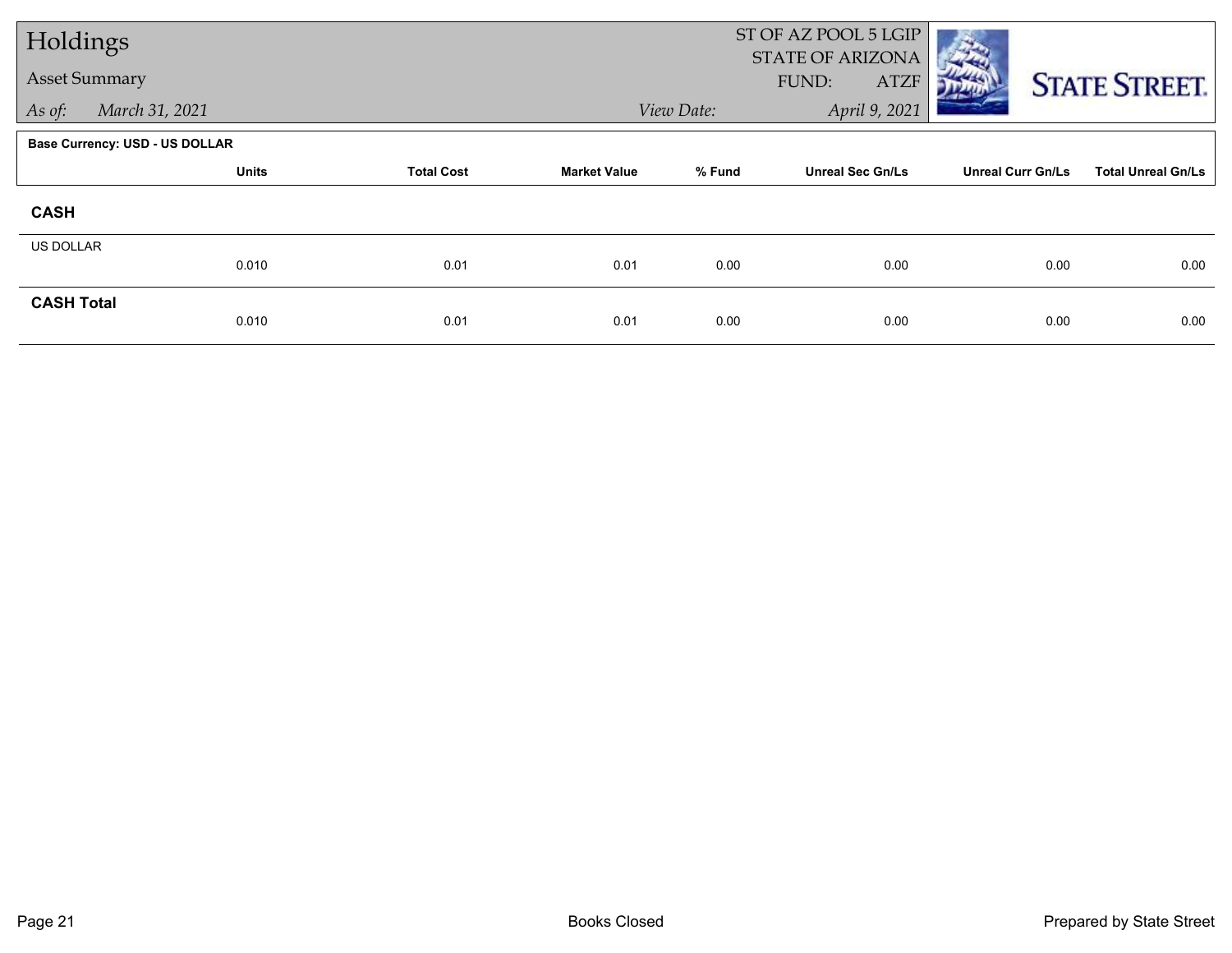|                      | Holdings                                          |                   |                     | ST OF AZ POOL 5 LGIP<br><b>STATE OF ARIZONA</b> |                         |                          |                           |  |
|----------------------|---------------------------------------------------|-------------------|---------------------|-------------------------------------------------|-------------------------|--------------------------|---------------------------|--|
| <b>Asset Summary</b> |                                                   |                   |                     |                                                 | FUND:<br><b>ATZF</b>    |                          | <b>STATE STREET.</b>      |  |
| As of:               | March 31, 2021                                    |                   |                     | View Date:                                      | April 9, 2021           |                          |                           |  |
|                      | Base Currency: USD - US DOLLAR                    |                   |                     |                                                 |                         |                          |                           |  |
|                      | <b>Units</b>                                      | <b>Total Cost</b> | <b>Market Value</b> | % Fund                                          | <b>Unreal Sec Gn/Ls</b> | <b>Unreal Curr Gn/Ls</b> | <b>Total Unreal Gn/Ls</b> |  |
|                      | <b>CASH EQUIVALENT</b>                            |                   |                     |                                                 |                         |                          |                           |  |
| US DOLLAR            |                                                   |                   |                     |                                                 |                         |                          |                           |  |
|                      | 1,879,012,253.060                                 | 1,878,627,182.07  | 1,878,627,182.07    | 95.74                                           | 0.00                    | 0.00                     | 0.00                      |  |
|                      | <b>CASH EQUIVALENT Total</b><br>1,879,012,253.060 | 1,878,627,182.07  | 1,878,627,182.07    | 95.74                                           | 0.00                    | 0.00                     | 0.00                      |  |
|                      |                                                   |                   |                     |                                                 |                         |                          |                           |  |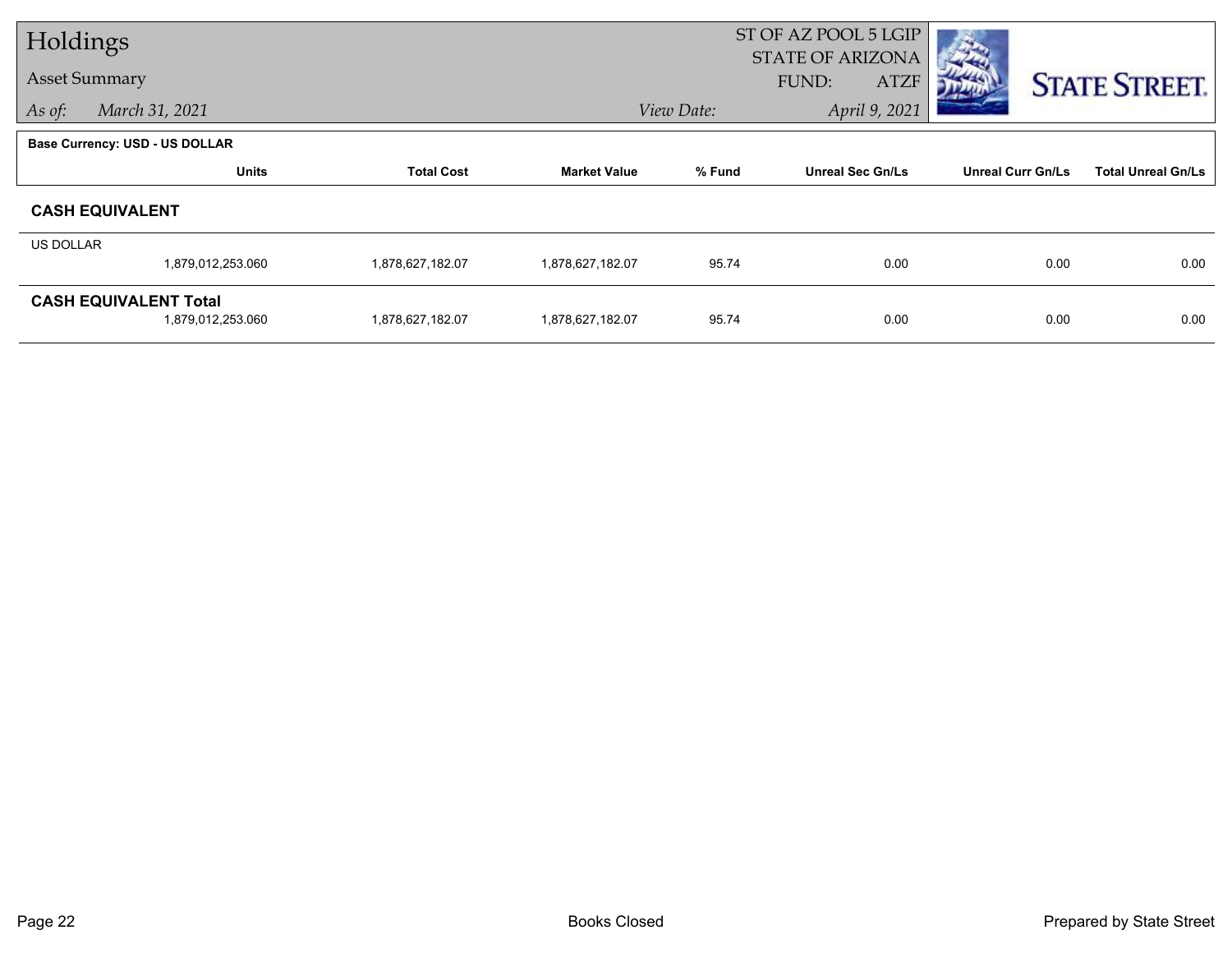| Holdings             |                                             |                   |                     | ST OF AZ POOL 5 LGIP<br><b>STATE OF ARIZONA</b> |                         |                          |                           |  |
|----------------------|---------------------------------------------|-------------------|---------------------|-------------------------------------------------|-------------------------|--------------------------|---------------------------|--|
| <b>Asset Summary</b> |                                             |                   |                     |                                                 | <b>ATZF</b><br>FUND:    |                          | <b>STATE STREET.</b>      |  |
| As of:               | March 31, 2021                              |                   |                     | View Date:                                      | April 9, 2021           |                          |                           |  |
|                      | <b>Base Currency: USD - US DOLLAR</b>       |                   |                     |                                                 |                         |                          |                           |  |
|                      | <b>Units</b>                                | <b>Total Cost</b> | <b>Market Value</b> | % Fund                                          | <b>Unreal Sec Gn/Ls</b> | <b>Unreal Curr Gn/Ls</b> | <b>Total Unreal Gn/Ls</b> |  |
| <b>FIXED INCOME</b>  |                                             |                   |                     |                                                 |                         |                          |                           |  |
| US DOLLAR            |                                             |                   |                     |                                                 |                         |                          |                           |  |
|                      | 83,513,181.370                              | 83,509,851.36     | 83,518,725.86       | 4.26                                            | 8,874.50                | 0.00                     | 8,874.50                  |  |
|                      | <b>FIXED INCOME Total</b><br>83,513,181.370 | 83,509,851.36     | 83,518,725.86       | 4.26                                            | 8,874.50                | 0.00                     | 8,874.50                  |  |
|                      |                                             |                   |                     |                                                 |                         |                          |                           |  |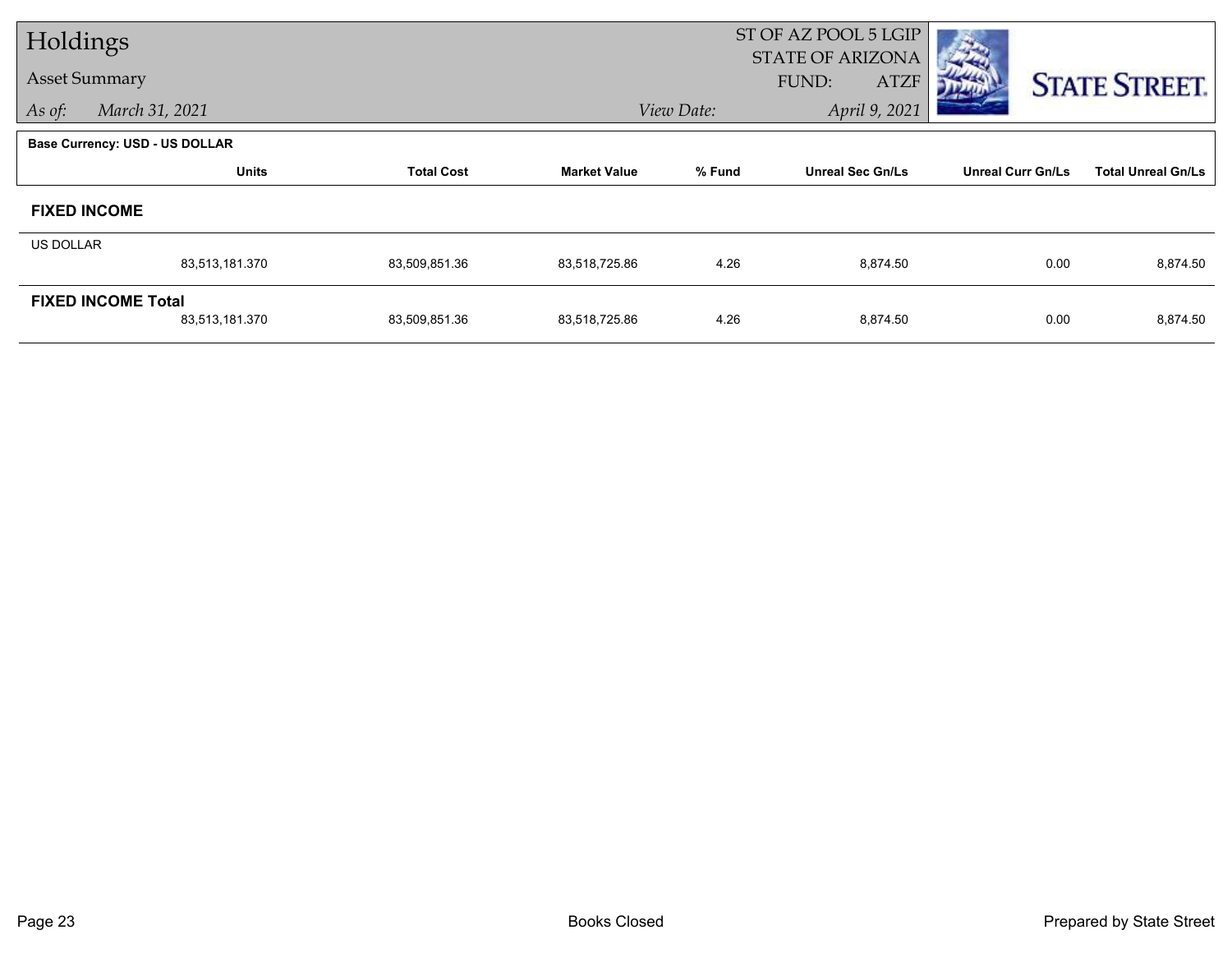| Holdings             |                                       |                   |                     |            | ST OF AZ POOL 5 LGIP<br><b>STATE OF ARIZONA</b> |                   |                           |
|----------------------|---------------------------------------|-------------------|---------------------|------------|-------------------------------------------------|-------------------|---------------------------|
| <b>Asset Summary</b> |                                       |                   |                     |            | <b>ATZF</b><br>FUND:                            |                   | <b>STATE STREET.</b>      |
| As of:               | March 31, 2021                        |                   |                     | View Date: | April 9, 2021                                   |                   |                           |
|                      | <b>Base Currency: USD - US DOLLAR</b> |                   |                     |            |                                                 |                   |                           |
|                      | <b>Units</b>                          | <b>Total Cost</b> | <b>Market Value</b> | % Fund     | <b>Unreal Sec Gn/Ls</b>                         | Unreal Curr Gn/Ls | <b>Total Unreal Gn/Ls</b> |
| <b>FUND Total</b>    |                                       |                   |                     |            |                                                 |                   |                           |
|                      | 1,962,525,434.440                     | 1,962,137,033.44  | 1.962.145.907.94    | 100.00     | 8.874.50                                        | 0.00              | 8,874.50                  |